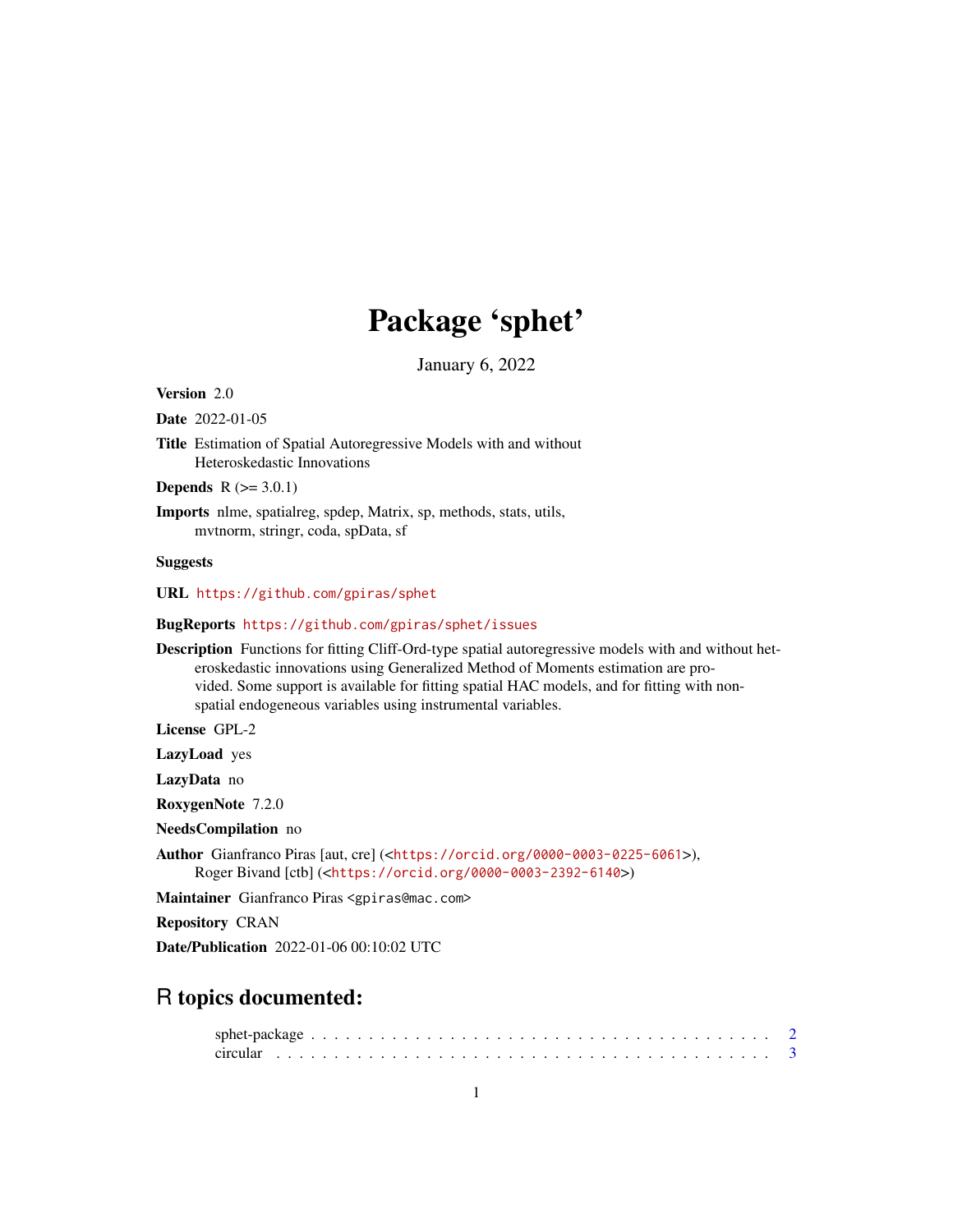# <span id="page-1-0"></span>2 sphet-package

|       | $impacts.gstsls \t \t \t \t \t \t \t \t \t \t$ |    |
|-------|------------------------------------------------|----|
|       |                                                |    |
|       |                                                |    |
|       |                                                |    |
|       |                                                |    |
|       |                                                |    |
|       |                                                |    |
|       |                                                |    |
|       |                                                |    |
|       |                                                |    |
|       |                                                |    |
|       |                                                |    |
| Index |                                                | 31 |

sphet-package *Estimation of spatial models with heteroskedastic innovations*

# Description

A set of functions to estimate spatial models with heteroskedastic innovations

# Details

| Package:  | sphet      |
|-----------|------------|
| Type:     | Package    |
| Version:  | 1.12       |
| Date:     | 2021-06-17 |
| License:  | GPL        |
| LazyLoad: | yes        |

# Author(s)

Gianfranco Piras <gpiras@mac.com>

#### References

Piras, Gianfranco (2010) sphet: Spatial Models with Heteroskedastic Innovations in R, *Journal of Statistical Software* June 2010, Volume 35, Issue 1.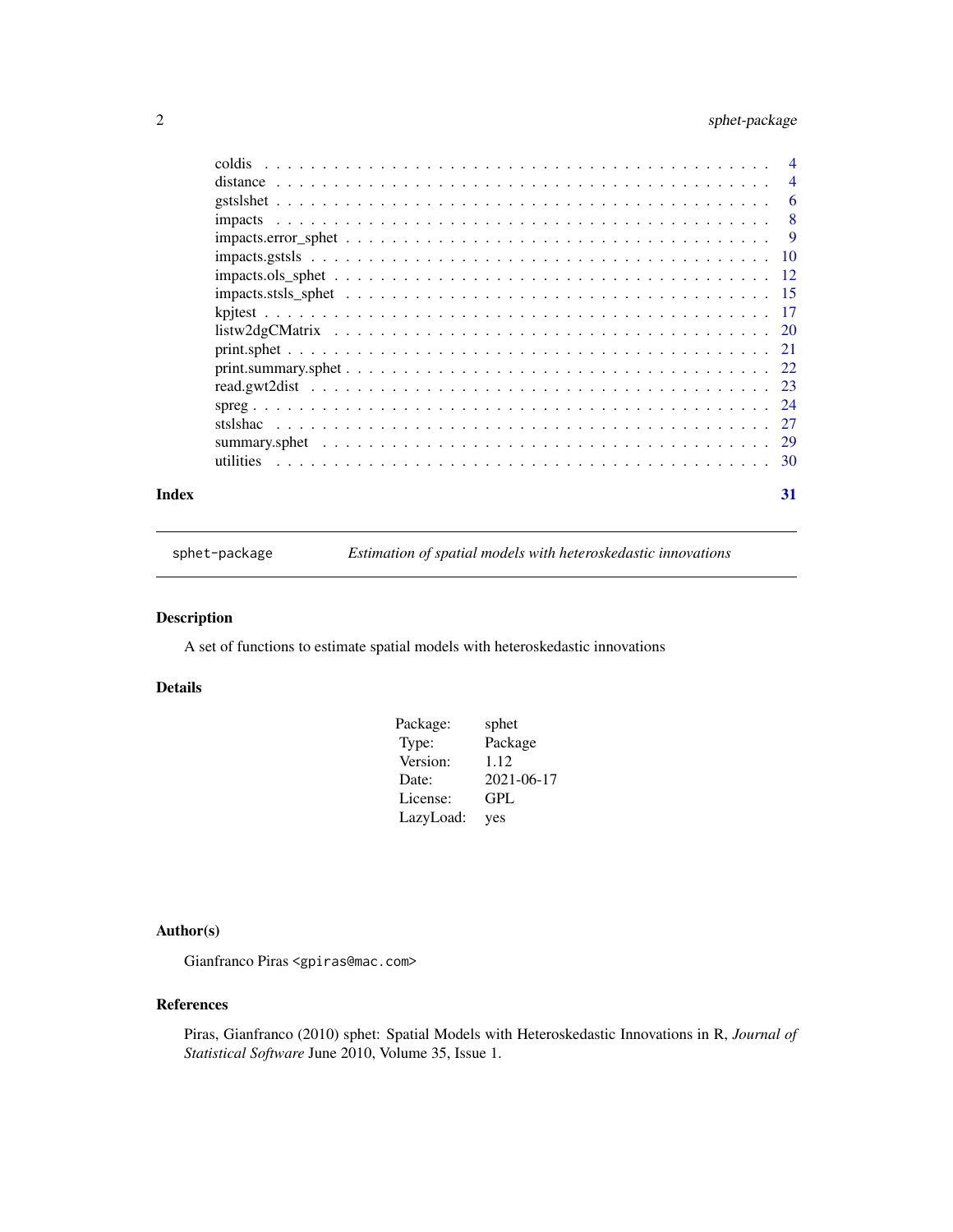#### <span id="page-2-0"></span>circular 3

Bivand, R; Millo, G; Piras, G. (2021) A Review of Software for Spatial Econometrics in R *Mathematics* 9 (11):1276.

Bivand, R; Piras, G. (2015) Comparing Implementations of Estimation Methods for Spatial Econometrics, *Journal of Statistical Software*, Volume 63, Issue 18, 1–36.

circular *Generate circular weigthing matrices*

# Description

The function generates k-ahead and k-behind weighting matrices as in Kelejian and Prucha (1999)

# Usage

circular(nrow, ncol, ab)

# Arguments

| nrow | Number of rows    |
|------|-------------------|
| ncol | Number of columns |
| ah   | Ahead - behind    |

# Details

Generate circular weigthing matrices

# Value

An object of class nb

# Author(s)

Gianfranco Piras <gpiras@mac.com>

```
ab.3 <- circular(10, 10, 3)
ab.5 <- circular(15, 15, 5)
```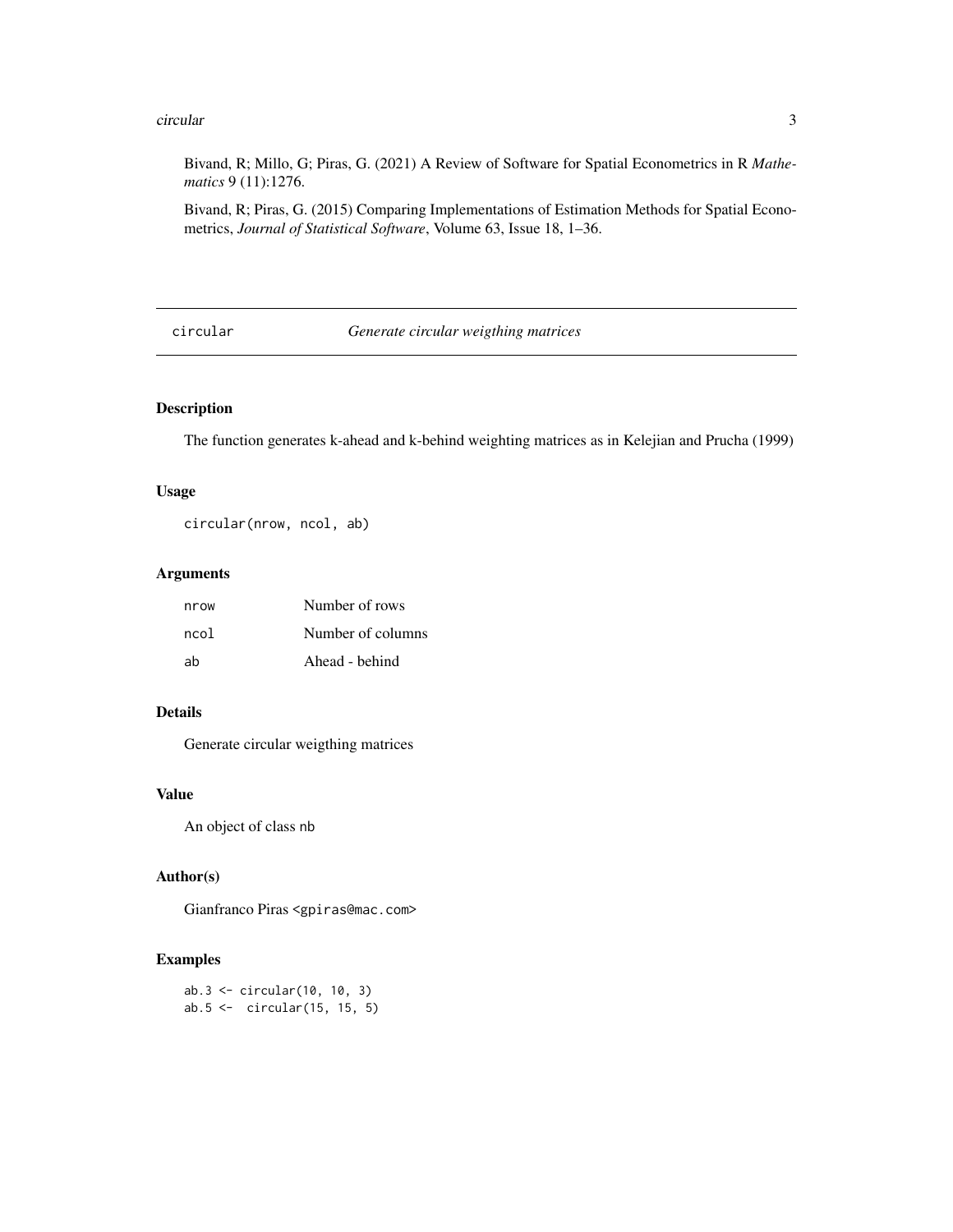<span id="page-3-0"></span>

# Description

Object of class distance for Columbus dataset 10-nearest neighbors matrix for columbus dataset

#### Format

A list of neighbors and distances for the columbus neighborhoods

#### Author(s)

Gianfranco Piras <gpiras@mac.com>

<span id="page-3-1"></span>distance *Distance measures available in distance*

# Description

Reads points coordinates and generates objects of class distance.matrix

#### Usage

```
distance(coord, region.id = NULL, output = TRUE,
type = c("NN", "distance", "inverse"),
measure = c("euclidean", "gcircle", "chebyshev", "braycur", "canberra"),
nn = 6, cutoff = FALSE, miles = TRUE, R = NULL, shape.name = NULL, region.id.name = NULL,firstline = FALSE, file.name = NULL)
```

| coord     | a matrix with the $(X, Y)$ -coordinates of the points. The first column can be the<br>region id variable giving the ordering of the observations |
|-----------|--------------------------------------------------------------------------------------------------------------------------------------------------|
| region.id | variable that defines the ordering of the observations                                                                                           |
| output    | when TRUE (default) writes the object to a file                                                                                                  |
| type      | one of ("NN", "distance", "inverse"). Nearest neighbors, distance or inverse<br>distance                                                         |
| measure   | one of ("euclidean","gcircle","chebyshev","braycur","canberra"). The<br>distance measure to be employed in the calculations (See Details)        |
| nn        | the number of nearest neighbors                                                                                                                  |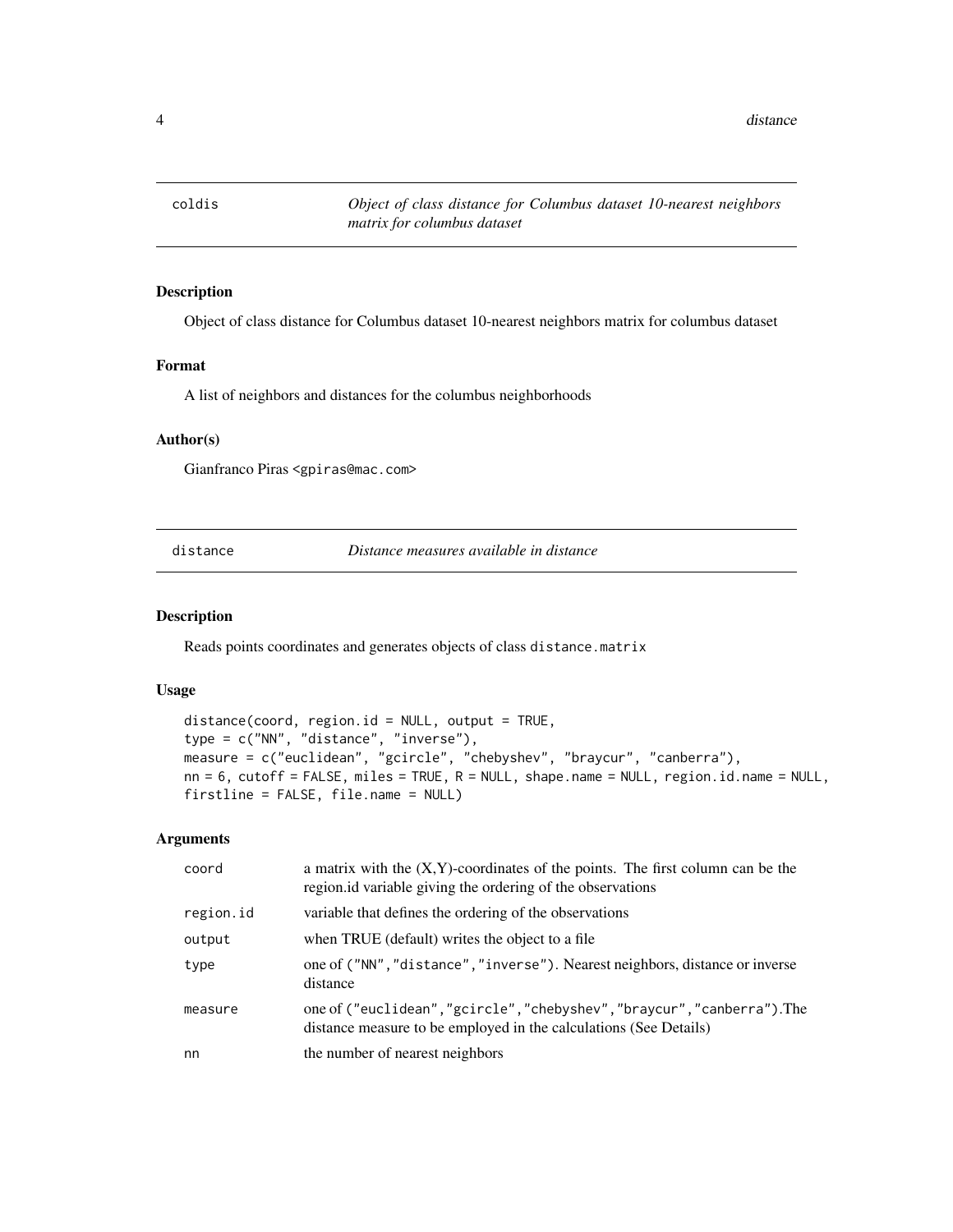#### <span id="page-4-0"></span>distance 5 and 5 and 5 and 5 and 5 and 5 and 6 and 6 and 6 and 6 and 6 and 6 and 6 and 6 and 6 and 6 and 6 and 6 and 6 and 6 and 6 and 6 and 6 and 6 and 6 and 6 and 6 and 6 and 6 and 6 and 6 and 6 and 6 and 6 and 6 and 6 a

| cutoff     | If type is distance or inverse. Assumes values $1, 2$ or $3$ . When $1$ , the cutoff<br>is set to the first quantile of the distribution of distances. When 2 to the median,<br>and when 3 to the third quantile. Only observations with distance less than cutoff<br>distance are neighbors. |
|------------|-----------------------------------------------------------------------------------------------------------------------------------------------------------------------------------------------------------------------------------------------------------------------------------------------|
| miles      | If TRUE (default), distances are in miles, otherwise in Km. (See spDists words)<br>returns km, and are converted if required)                                                                                                                                                                 |
| R          | deprecated, spDists uses an approximation to the WGS84 spheroid                                                                                                                                                                                                                               |
| shape.name | The name of the shape file. See Details                                                                                                                                                                                                                                                       |
|            | region.id.name The name of the region.id variable. See Details                                                                                                                                                                                                                                |
| firstline  | If TRUE, a first line is added to the output file. See Details                                                                                                                                                                                                                                |
| file.name  | If output, the name of the output file. See Details                                                                                                                                                                                                                                           |

#### Details

Writes distance matrices

The object created is similar to the content of a 'GWT' file. The output file can be of any format. In particular, it could be a 'GWT' file. When firstline is TRUE, an header line is added to the 'GWT' file. The first element is simply a place holder, the second is the number of observations. The name of the shape file and of the id variable can be specified by the options shape.name and region.id.name respectively. The function performs a series of test on the region.id variable. If a region.id variable is not specified and coord only has two columns, a sequence from 1 to the number of observations is generated and used as identification variable. If region.id is specified and the first column of coord contains an id variable they should be the same.

The distance measures implemented in sphet are:

- 'euclidean':  $\sqrt{\sum{(x_i-y_i)^2}}$
- 'chebyshev':  $max(|x_i y_i|)$
- 'braycur':  $\sum_{i=1}^{\infty}$  $\sum$  $|x_i-y_i|$  $|x_i+ y_i|$
- 'canberra':  $\sum_{n=1}^{\infty}$  $\sum$  $|x_i-y_i|$  $|x_i|+|y_i|$
- 'gcircle': see [spDists](#page-0-0), which uses an approximation to the WGS84 spheroid.

#### Value

A matrix of three columns: from, to, and distance

#### Author(s)

Gianfranco Piras <gpiras@mac.com>

```
set.seed("1234")
X <- runif(100, 0, 70)
Y <- runif(100, -30, 20)
```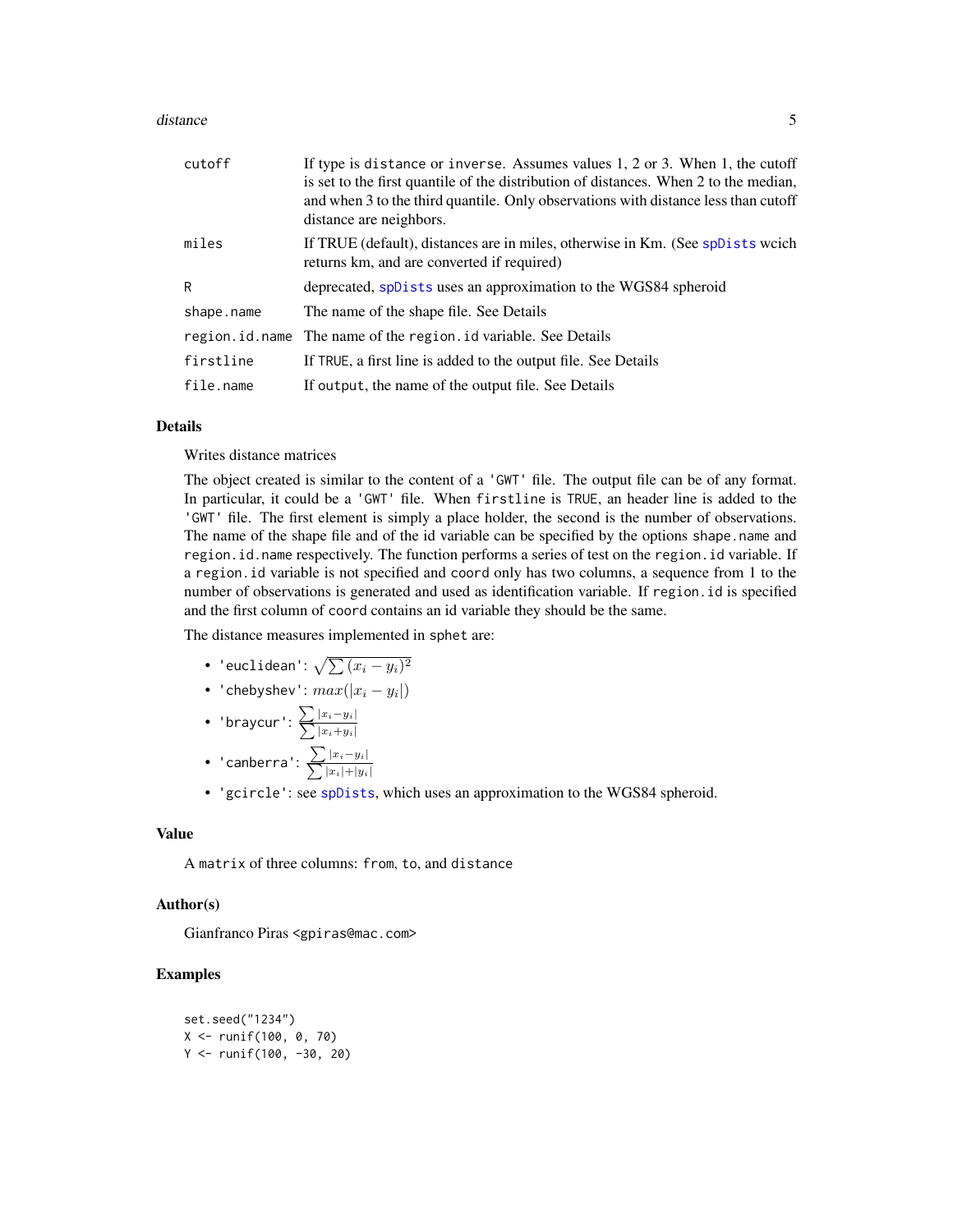6 gstslshet i 1999 ble større en som stort i 1999 ble større en som større en som større en som større en som

```
coord1 \leq - \text{cbind}(\text{seq}(1,100), X, Y)thm2 <- distance(coord1, region.id = NULL,
output = FALSE, type = "NN", nn = 6)thm2 <- distance(coord1, region.id = NULL, output = FALSE, type = "distance", cutoff = 1)
```
<span id="page-5-1"></span>

| gstslshet | GM estimation of a Cliff-Ord type model with Heteroskedastic Inno- |
|-----------|--------------------------------------------------------------------|
|           | vations                                                            |

#### Description

Multi step GM/IV estimation of a linear Cliff and Ord -type of model of the form:

$$
y = \lambda Wy + X\beta + u
$$

$$
u = \rho Wu + e
$$

with

The model allows for spatial lag in the dependent variable and disturbances. The innovations in the disturbance process are assumed heteroskedastic of an unknown form.

 $e N(0, \sigma_i^2)$ 

#### Usage

```
gstslshet(formula, data = list(), listw, na.action = na.fail,
           zero.policy = NULL, initial.value = 0.2, abs.tol = 1e-20,
           rel.tol = 1e-10, eps = 1e-5, inverse = T, sarar = T)
```

| formula       | a description of the model to be fit                                                                                                                                                                                                                              |
|---------------|-------------------------------------------------------------------------------------------------------------------------------------------------------------------------------------------------------------------------------------------------------------------|
| data          | an object of class data frame. An optional data frame containing the variables in<br>the model.                                                                                                                                                                   |
| listw         | an object of class listw created for example by nb2listw                                                                                                                                                                                                          |
| na.action     | a function which indicates what should happen when the data contains missing<br>values. See lm for details.                                                                                                                                                       |
| zero.policy   | See lagsarlm for details                                                                                                                                                                                                                                          |
| initial.value | The initial value for $\rho$ . It can be either numeric (default is 0.2) or set to 'SAR',<br>in which case the optimization will start from the estimated coefficient of a re-<br>gression of the 2SLS residuals over their spatial lag (i.e. a spatial AR model) |
| abs.tol       | Absolute tolerance. See niminb for details.                                                                                                                                                                                                                       |
| rel.tol       | Relative tolerance. See nlminb for details.                                                                                                                                                                                                                       |
| eps           | Tolerance level for the approximation. See Details.                                                                                                                                                                                                               |
| inverse       | TRUE. If FALSE, an appoximated inverse is calculated. See Details.                                                                                                                                                                                                |
| sarar         | TRUE. If FALSE, a spatial error model is estimated.                                                                                                                                                                                                               |

<span id="page-5-0"></span>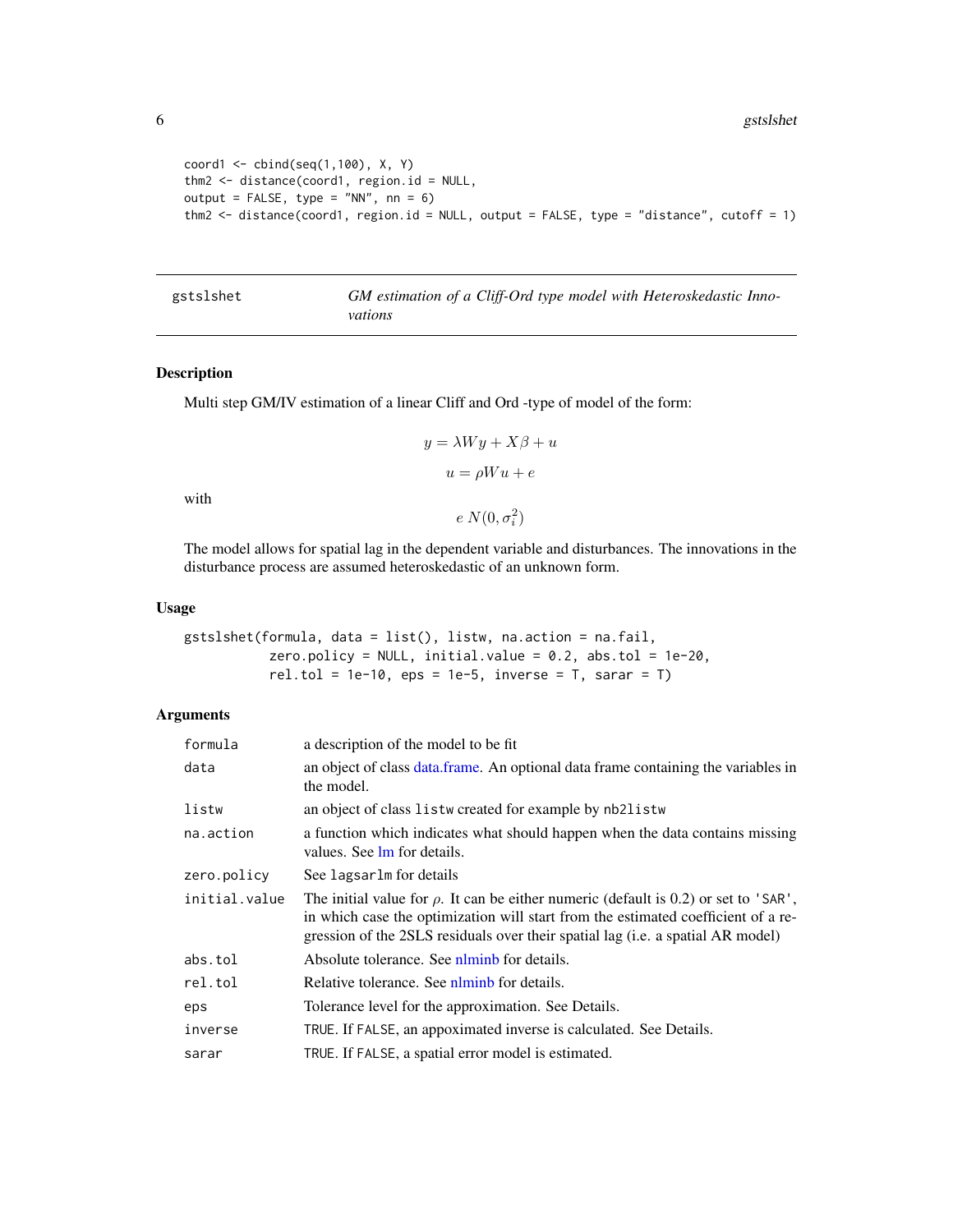#### <span id="page-6-0"></span>gstslshet 7 august 1986 van die 19de eeu n.C. In die 19de eeu n.C. In die 19de eeu n.C. 19de eeu n.C. 19de eeu

#### Details

The procedure consists of two steps alternating GM and IV estimators. Each step consists of substeps. In step one  $\delta = [\beta', \lambda]'$  is estimated by 2SLS. The 2SLS residuals are first employed to obtain an initial (consistent but not efficient) GM estimator of  $\rho$  and then a consistent and efficient estimator (involving the variance-covariance matrix of the limiting distribution of the normalized sample moments). In step two, the spatial Cochrane-Orcutt transformed model is estimated by 2SLS. This corresponds to a GS2SLS procedure. The GS2SLS residuals are used to obtain a consistent and efficient GM estimator for  $\rho$ .

The initial value for the optimization in step 1b is taken to be initial.value. The initial value in step 1c is the optimal parameter of step 1b. Finally, the initial value for the optimization of step 2b is the optimal parameter of step 1c.

Internally, the object of class listw is transformed into a [Matrix](#page-0-0) using the function [listw2dgCMatrix.](#page-19-1)

The expression of the estimated variance covariance matrix of the limiting distribution of the normalized sample moments based on 2SLS residuals involves the inversion of  $I - \rho W'$ . When inverse is FALSE, the inverse is calculated using the approximation  $I + \rho W' + \rho^2 W'^2 + ... + \rho^n W'^n$ . The powers considered depend on a condition. The function will keep adding terms until the absolute value of the sum of all elements of the matrix  $\rho^i W^i$  is greater than a fixed  $\epsilon$  (eps). By default eps is set to 1e-5.

#### Value

A list object of class sphet

| coefficients   | Generalized Spatial two stage least squares coefficient estimates of $\delta$ and GM<br>estimator for $\rho$ . |
|----------------|----------------------------------------------------------------------------------------------------------------|
| var            | variance-covariance matrix of the estimated coefficients                                                       |
| s <sub>2</sub> | GS2SLS residuals variance                                                                                      |
| residuals      | GS2SLS residuals                                                                                               |
| yhat           | difference between GS2SLS residuals and response variable                                                      |
| call           | the call used to create this object                                                                            |
| model          | the model matrix of data                                                                                       |
| method         | 'gs2slshac'                                                                                                    |
| W              | Wald test for both $\rho$ and $\lambda$ are zero                                                               |

#### Author(s)

Gianfranco Piras <gpiras@mac.com>

#### References

Arraiz, I. and Drukker, M.D. and Kelejian, H.H. and Prucha, I.R. (2007) A spatial Cliff-Ord-type Model with Heteroskedastic Innovations: Small and Large Sample Results, *Department of Economics, University of Maryland*'

Kelejian, H.H. and Prucha, I.R. (2007) Specification and Estimation of Spatial Autoregressive Models with Autoregressive and Heteroskedastic Disturbances, *Journal of Econometrics*, forthcoming.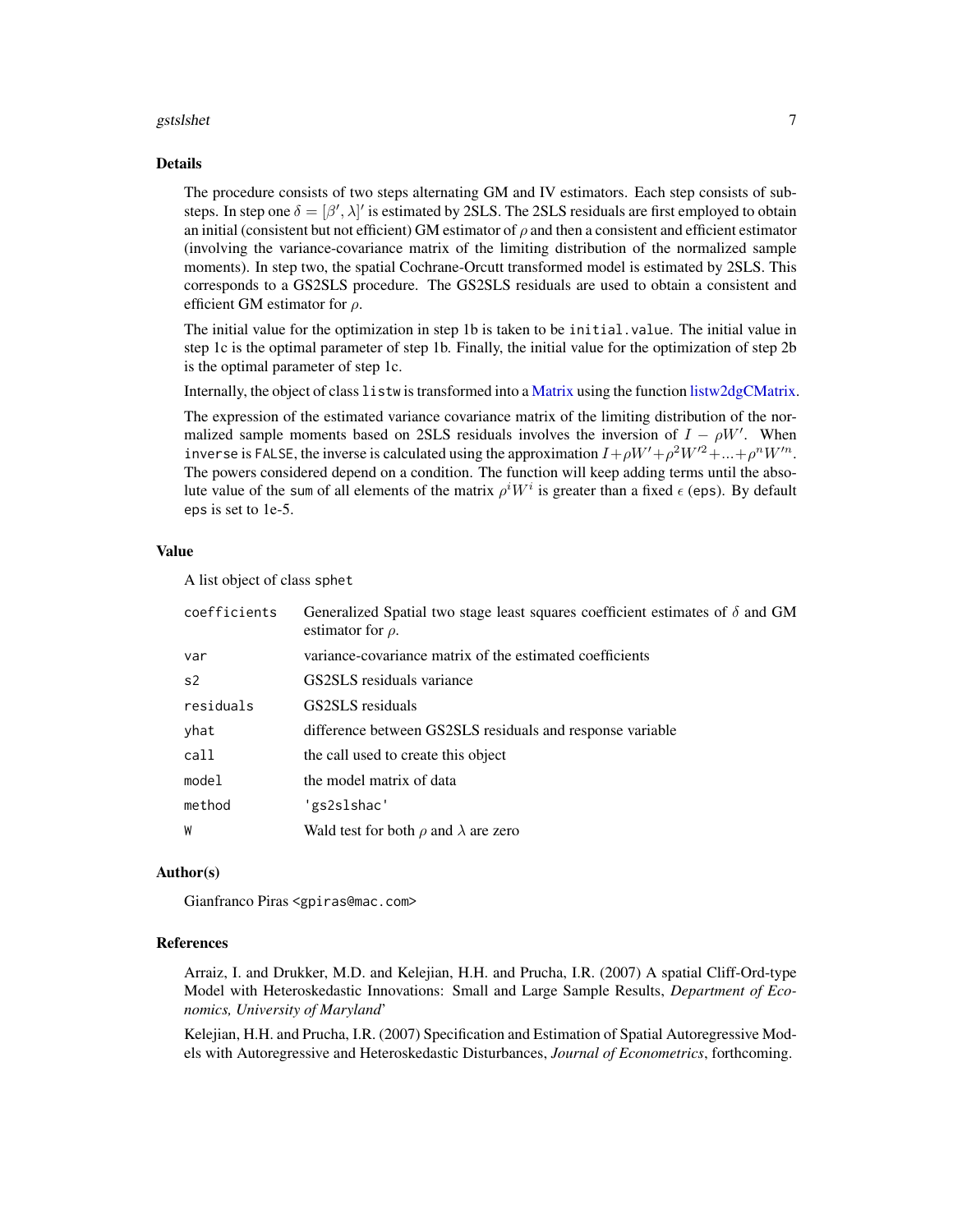Kelejian, H.H. and Prucha, I.R. (1999) A Generalized Moments Estimator for the Autoregressive Parameter in a Spatial Model, *International Economic Review*, 40, pages 509–533.

Kelejian, H.H. and Prucha, I.R. (1998) A Generalized Spatial Two Stage Least Square Procedure for Estimating a Spatial Autoregressive Model with Autoregressive Disturbances, *Journal of Real Estate Finance and Economics*, 17, pages 99–121.

# See Also

[stslshac](#page-26-1)

#### Examples

```
data(columbus, package = "spdep")
listw <- spdep::nb2listw(col.gal.nb)
res <- gstslshet(CRIME ~ HOVAL + INC, data = columbus, listw = listw)
summary(res)
```
impacts *Generate impacts for spreg lag and sarar models*

#### Description

Generate impacts for spreg lag and sarar models

#### Usage

impacts(obj, ...)

#### Arguments

| obi                     | An object of class sphet          |
|-------------------------|-----------------------------------|
| $\cdot$ $\cdot$ $\cdot$ | Additional arguments to be passed |

#### Value

Estimate of the Average Total, Average Direct, and Average Indirect Effects

```
data(columbus, package="spdep")
listw <- spdep::nb2listw(col.gal.nb)
res <- spreg(CRIME~HOVAL + INC, data=columbus , listw= listw,
            het = TRUE, verbose = FALSE, model = "sarar")
summary(res)
effects <- impacts(res, listw = listw, R = 399)
summary(effects)
```
<span id="page-7-0"></span>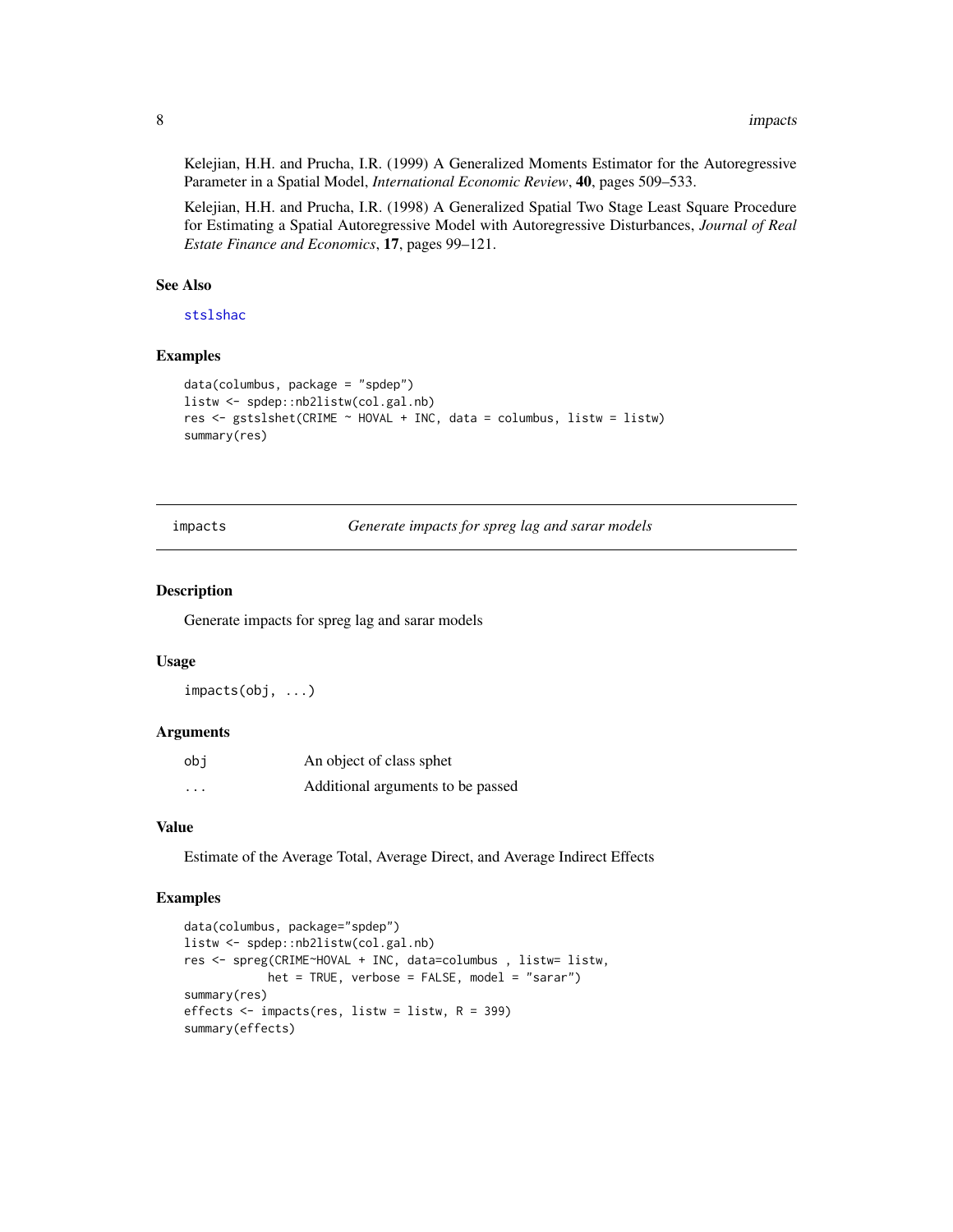<span id="page-8-0"></span>impacts.error\_sphet *Generate impacts for objects of class error\_sphet created in sphet*

# Description

Generate impacts for objects of class error\_sphet created in sphet

# Usage

```
## S3 method for class 'error_sphet'
impacts(
 obj,
 ...,
 tr = NULL,R = NULL,listw = NULL,
 evalues = NULL,
 tol = 1e-06,empirical = FALSE,
 Q = NULL)
```
# Arguments

| obj       | A spreg spatial regression object created by spreg with model = "lag"                                                                                                                                                                                                                                                         |
|-----------|-------------------------------------------------------------------------------------------------------------------------------------------------------------------------------------------------------------------------------------------------------------------------------------------------------------------------------|
| $\cdots$  | Arguments passed through to methods in the <b>coda</b> package                                                                                                                                                                                                                                                                |
| tr        | A vector of traces of powers of the spatial weights matrix created using trW,<br>for approximate impact measures; if not given, listw must be given for exact<br>measures (for small to moderate spatial weights matrices); the traces must be<br>for the same spatial weights as were used in fitting the spatial regression |
| R         | If given, simulations are used to compute distributions for the impact measures,<br>returned as momo objects                                                                                                                                                                                                                  |
| listw     | a listw object                                                                                                                                                                                                                                                                                                                |
| evalues   | vector of eigenvalues of spatial weights matrix for impacts calculations                                                                                                                                                                                                                                                      |
| tol       | Argument passed to myrnorm: tolerance (relative to largest variance) for numer-<br>ical lack of positive-definiteness in the coefficient covariance matrix                                                                                                                                                                    |
| empirical | Argument passed to myrnorm (default FALSE): if true, the coefficients and their<br>covariance matrix specify the empirical not population mean and covariance<br>matrix                                                                                                                                                       |
| Q         | default NULL, else an integer number of cumulative power series impacts to<br>calculate if tr is given                                                                                                                                                                                                                        |

#### Value

Estimate of the Average Total, Average Direct, and Average Indirect Effects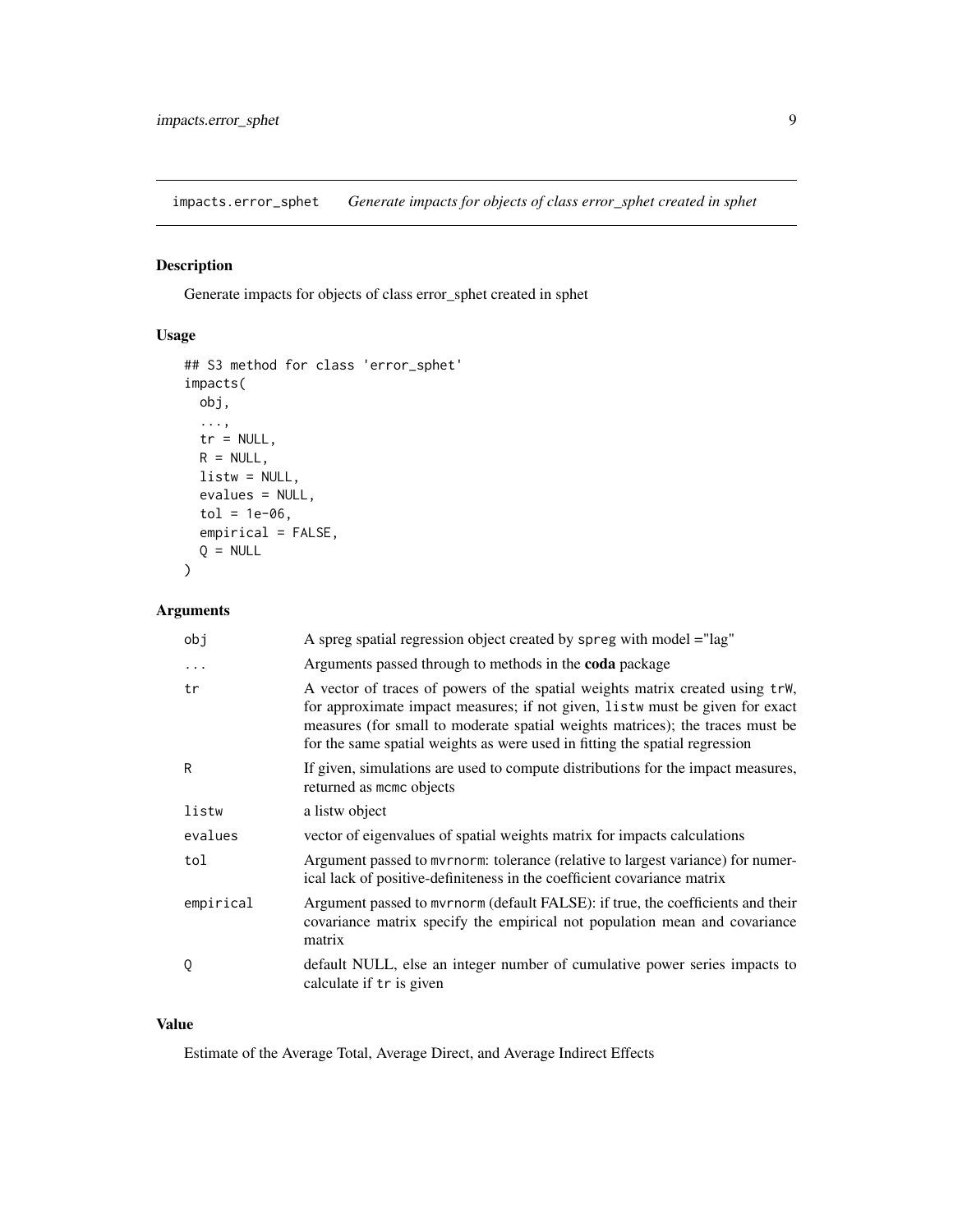#### Examples

```
library(sphet)
require("sf", quietly=TRUE)
columbus <- st_read(system.file("shapes/columbus.shp", package="spData")[1], quiet=TRUE)
col.gal.nb <- spdep::read.gal(system.file("weights/columbus.gal", package="spData")[1])
listw <- spdep::nb2listw(col.gal.nb)
error1 <- spreg(CRIME ~ INC + HOVAL, columbus, listw, Durbin=TRUE,
                model = "error")
summary(error1)
impacts(error1)
summary(impacts(error1))
error2 <- spreg(CRIME ~ INC + HOVAL, columbus, listw, Durbin= ~ INC,
                model = "error")
impacts(error2)
error3 <- spreg(CRIME ~ HOVAL, columbus, listw, Durbin= ~ INC,
               model = "error")
summary(impacts(error3))
```
impacts.gstsls *Generate impacts for objects of class sarar\_gmm created in sphet*

#### Description

Generate impacts for objects of class sarar\_gmm created in sphet

#### Usage

```
## S3 method for class 'gstsls'
impacts(
 obj,
  ...,
  tr = NULL,R = NULL,
 listw = NULL,
 evalues = NULL,
  tol = 1e-06,
  empirical = FALSE,
 Q = NULL,KPformula = FALSE,
 prt = TRUE
)
```

| obi      | A spreg spatial regression object created by spreg with model ="sarar" |
|----------|------------------------------------------------------------------------|
| $\cdots$ | Arguments passed through to methods in the <b>coda</b> package         |

<span id="page-9-0"></span>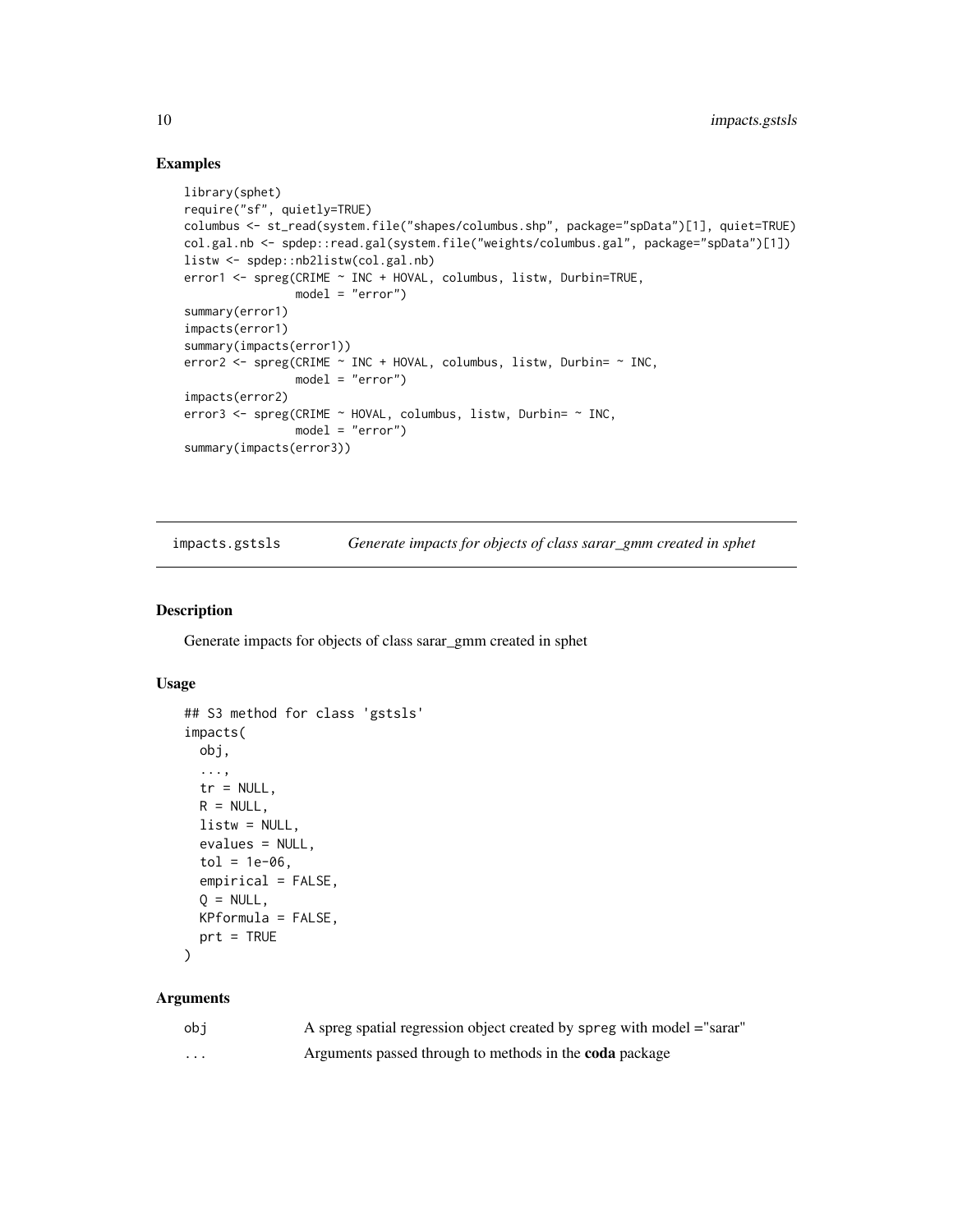# impacts.gstsls 11

| tr        | A vector of traces of powers of the spatial weights matrix created using trw,<br>for approximate impact measures; if not given, listw must be given for exact<br>measures (for small to moderate spatial weights matrices); the traces must be<br>for the same spatial weights as were used in fitting the spatial regression |
|-----------|-------------------------------------------------------------------------------------------------------------------------------------------------------------------------------------------------------------------------------------------------------------------------------------------------------------------------------|
| R         | If given, simulations are used to compute distributions for the impact measures,<br>returned as momo objects                                                                                                                                                                                                                  |
| listw     | a listw object                                                                                                                                                                                                                                                                                                                |
| evalues   | vector of eigenvalues of spatial weights matrix for impacts calculations                                                                                                                                                                                                                                                      |
| tol       | Argument passed to myrnorm: tolerance (relative to largest variance) for numer-<br>ical lack of positive-definiteness in the coefficient covariance matrix                                                                                                                                                                    |
| empirical | Argument passed to mvrnorm (default FALSE): if true, the coefficients and their<br>covariance matrix specify the empirical not population mean and covariance<br>matrix                                                                                                                                                       |
| 0         | default NULL, else an integer number of cumulative power series impacts to<br>calculate if tr is given                                                                                                                                                                                                                        |
| KPformula | default FALSE, else inference of the impacts based on Kelejian and Piras (2020)                                                                                                                                                                                                                                               |
| prt       | prints the KP summary of the VC matrix                                                                                                                                                                                                                                                                                        |

#### Value

Estimate of the Average Total, Average Direct, and Average Indirect Effects

# References

Roger Bivand, Gianfranco Piras (2015). Comparing Implementations of Estimation Methods for Spatial Econometrics. *Journal of Statistical Software*, 63(18), 1-36. [https://www.jstatsoft.](https://www.jstatsoft.org/v63/i18/) [org/v63/i18/](https://www.jstatsoft.org/v63/i18/). Harry Kelejian, Gianfranco Piras (2020). Spillover effects in spatial models: Generalization and extensions. *Journal of Regional Science*, 60(3), 425-442. [https://onlinelibrary.](https://onlinelibrary.wiley.com/doi/10.1111/jors.12476) [wiley.com/doi/10.1111/jors.12476](https://onlinelibrary.wiley.com/doi/10.1111/jors.12476)

```
data(boston, package="spData")
Wb <- as(spdep::nb2listw(boston.soi), "CsparseMatrix")
ev <- eigen(Wb)$values
trMatb <- spatialreg::trW(Wb, type="mult")
sarar1 <- spreg(log(CMEDV) ~ CRIM + ZN + INDUS + CHAS + I(NOX^2) +
                 I(RM^2) + AGE + log(DIS) + log(RAD) + TAX + PTRATIO + B + log(LSTAT),
                data = boston.c, listw = Wb, model = "sarar")summary(sarar1)
impacts(sarar1, KPformula = TRUE)
summary(impacts(sarar1, tr = trMatb, R=1000), zstats=TRUE, short=TRUE)
summary(impacts(sarar1, evalues = ev, R=1000), zstats=TRUE, short=TRUE)
sarar2 <- spreg(log(CMEDV) ~ CRIM + ZN + INDUS + CHAS + I(NOX^2) +
                 I(RM^2) + AGE + log(DIS) + log(RAD) + TAX + PTRATIO + B + log(LSTAT),
                data = boston.c, listw = Wb, model = "sarar", Durbin = TRUE)
```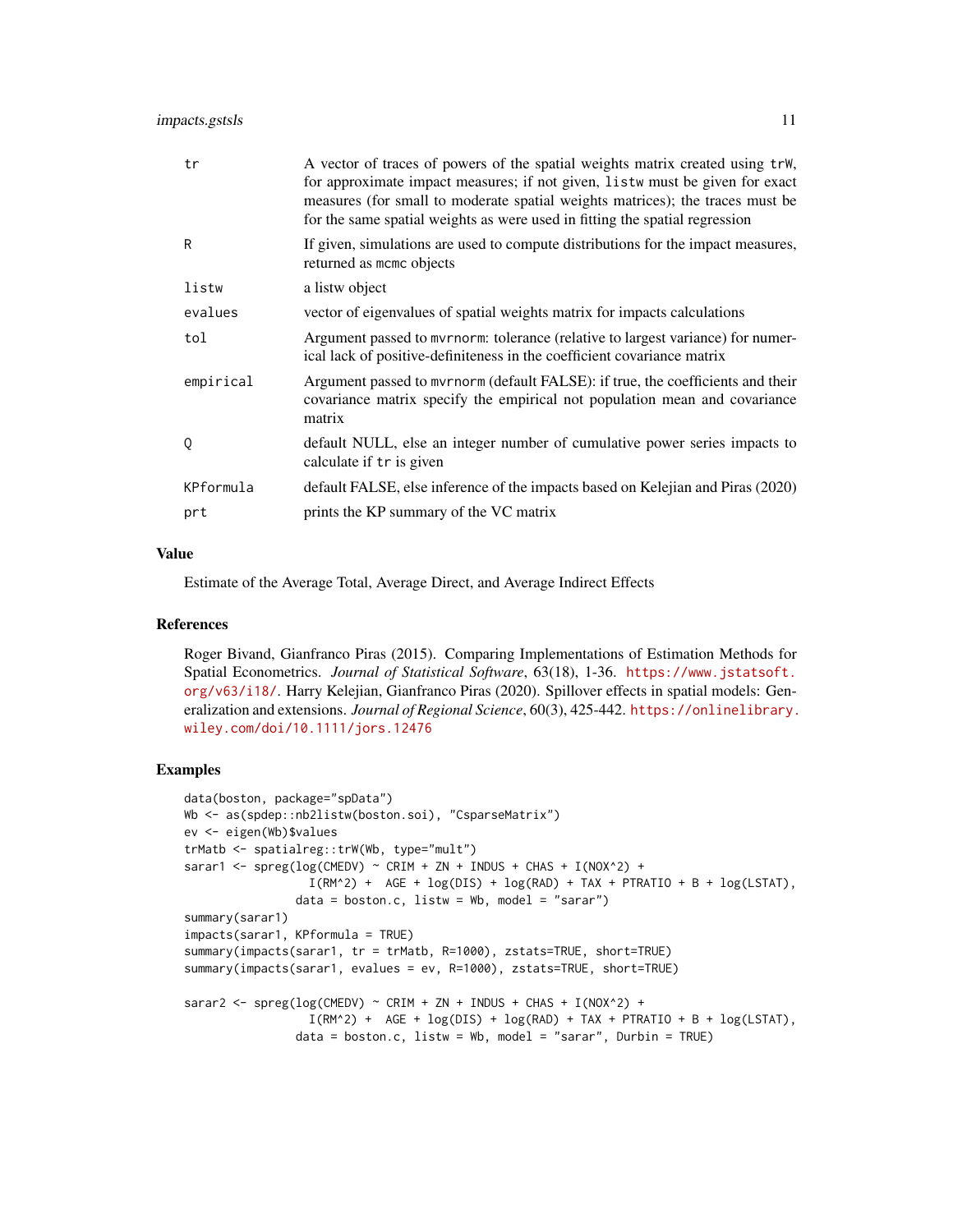```
summary(sarar2)
impacts(sarar2, evalues = ev, KPformula = TRUE)
impacts(sarar2, evalues = ev)
impacts(sarar2, listw = spdep::nb2listw(boston.soi))
impacts(sarar2, tr = trMatb)
summary(impacts(sarar2, evalues = ev, R=1000), zstats=TRUE, short=TRUE)
sarar3 <- spreg(log(CMEDV) ~ CRIM + ZN + INDUS + CHAS + I(NOX^2) +
                  I(RM^2) + AGE + log(DIS) + log(RAD) + TAX + PTRATIO + B + log(LSTAT),
                data = boston.c, listw = Wb, model = "sarar", Durbin = \simCRIM + TAX)
summary(sarar3)
impacts(sarar3, evalues = ev)
impacts(sarar3, evalues = ev, KPformula = TRUE)
impacts(sarar3, evalues = ev, KPformula = TRUE, tr = trMatb)
impacts(sarar3, listw = spdep::nb2listw(boston.soi))
impacts(sarar3, tr = trMatb)
summary(impacts(sarar3, listw = spdep::nb2listw(boston.soi), R=1000), zstats=TRUE, short=TRUE)
sarar4 <- spreg(log(CMEDV) ~ CRIM + ZN + INDUS + CHAS + I(NOX^2) +
                  I(RM^2) + AGE + log(DIS) + log(RAD) + TAX + PTRATIO + B,
           data = boston.c, listw = Wb, model = "sarar", Durbin = \text{~cRIM + TAX + log(LSTAT))}summary(sarar4)
impacts(sarar4, evalues = ev)
summary(impacts(sarar4, evalues = ev, R=1000), zstats=TRUE, short=TRUE)
sarar5 <- spreg(log(CMEDV) ~ CRIM + ZN + INDUS + CHAS + I(NOX^2) + I(RM^2) + AGE + log(DIS),
               data = boston.c, listw = Wb, model = "sarar", Durbin = \sim TAX + log(LSTAT))
summary(sarar5)
impacts(sarar5, evalues = ev)
summary(impacts(sarar4, tr = trMatb, R=1000), zstats=TRUE, short=TRUE)
```
impacts.ols\_sphet *Generate impacts for objects of class ols\_sphet created in sphet*

#### **Description**

Generate impacts for objects of class ols\_sphet created in sphet

#### Usage

```
## S3 method for class 'ols_sphet'
impacts(
 obj,
  ...,
  tr = NULL,R = NULL,listw = NULL,
```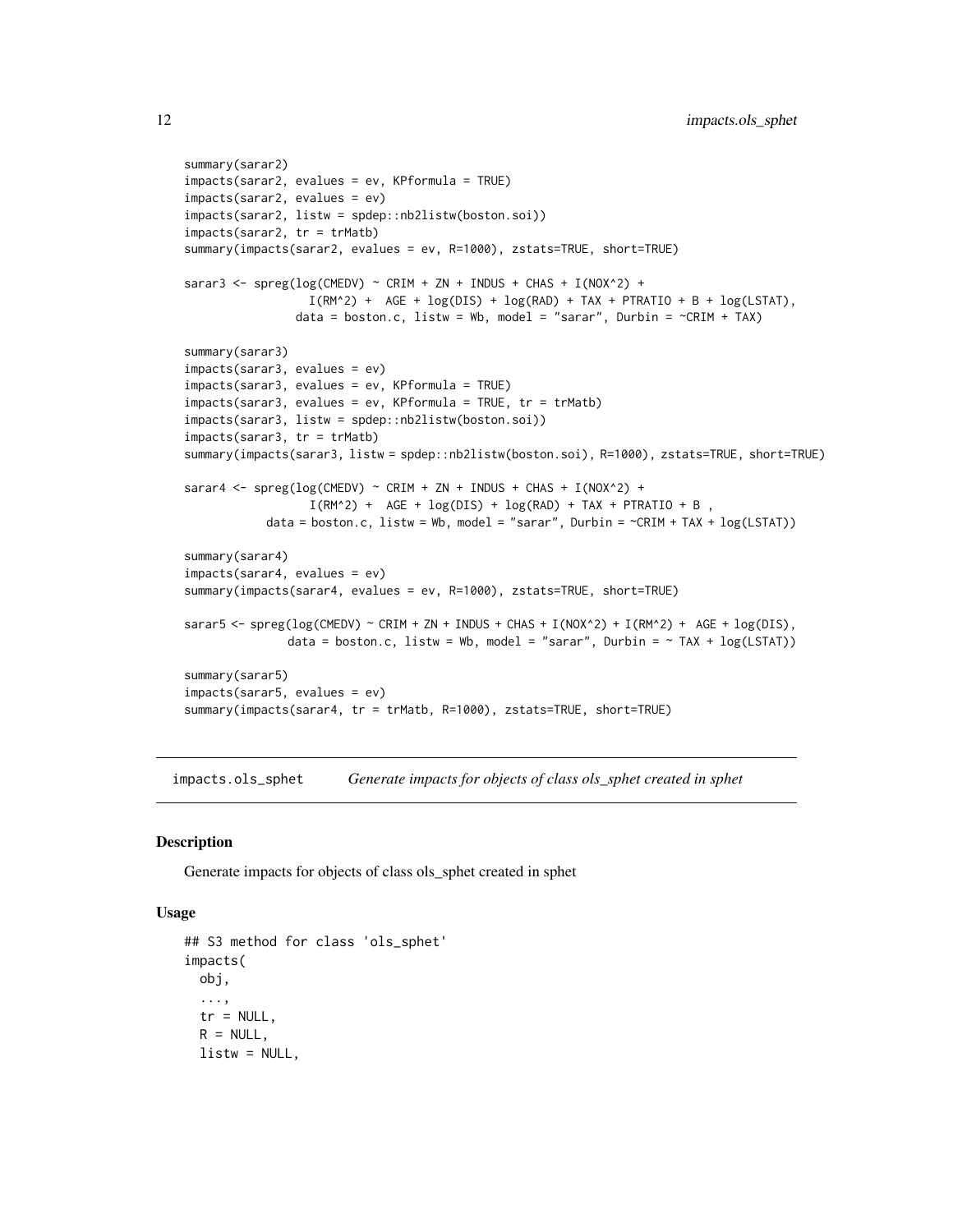```
evalues = NULL,
tol = 1e-06,
empirical = FALSE,
Q = NULL
```
#### Arguments

 $\lambda$ 

| obj       | A spreg spatial regression object created by spreg with model = "lag"                                                                                                                                                                                                                                                         |  |
|-----------|-------------------------------------------------------------------------------------------------------------------------------------------------------------------------------------------------------------------------------------------------------------------------------------------------------------------------------|--|
| $\ddots$  | Arguments passed through to methods in the <b>coda</b> package                                                                                                                                                                                                                                                                |  |
| tr        | A vector of traces of powers of the spatial weights matrix created using trW,<br>for approximate impact measures; if not given, listw must be given for exact<br>measures (for small to moderate spatial weights matrices); the traces must be<br>for the same spatial weights as were used in fitting the spatial regression |  |
| R         | If given, simulations are used to compute distributions for the impact measures,<br>returned as momo objects                                                                                                                                                                                                                  |  |
| listw     | a listw object                                                                                                                                                                                                                                                                                                                |  |
| evalues   | vector of eigenvalues of spatial weights matrix for impacts calculations                                                                                                                                                                                                                                                      |  |
| tol       | Argument passed to myrnorm: tolerance (relative to largest variance) for numer-<br>ical lack of positive-definiteness in the coefficient covariance matrix                                                                                                                                                                    |  |
| empirical | Argument passed to myrnorm (default FALSE): if true, the coefficients and their<br>covariance matrix specify the empirical not population mean and covariance<br>matrix                                                                                                                                                       |  |
| 0         | default NULL, else an integer number of cumulative power series impacts to<br>calculate if tr is given                                                                                                                                                                                                                        |  |

# Value

Estimate of the Average Total, Average Direct, and Average Indirect Effects

```
data(boston, package="spData")
Wb <- as(spdep::nb2listw(boston.soi), "CsparseMatrix")
ev <- eigen(Wb)$values
trMatb <- spatialreg::trW(Wb, type="mult")
lm.D \leq spreg(log(CMEDV) ~ CRIM + ZN + INDUS + CHAS + I(ROX^2) + I(RM^2) + AGE + log(DIS),
          data = boston.c, listw = Wb, model = "ols", Durbin = TRUE)
summary(lm.D)
impacts(lm.D)
summary(impacts(lm.D))
lm.D2 \leq -sprog(log(CMEDV) \sim CRIM + ZN + INDUS + CHAS + I(NOX^2) + I(RM^2) + AGE + log(DIS),data = boston.c, listw = Wb, model = "ols", Durbin = \simAGE)
summary(lm.D2)
impacts(lm.D2)
summary(impacts(lm.D2))
```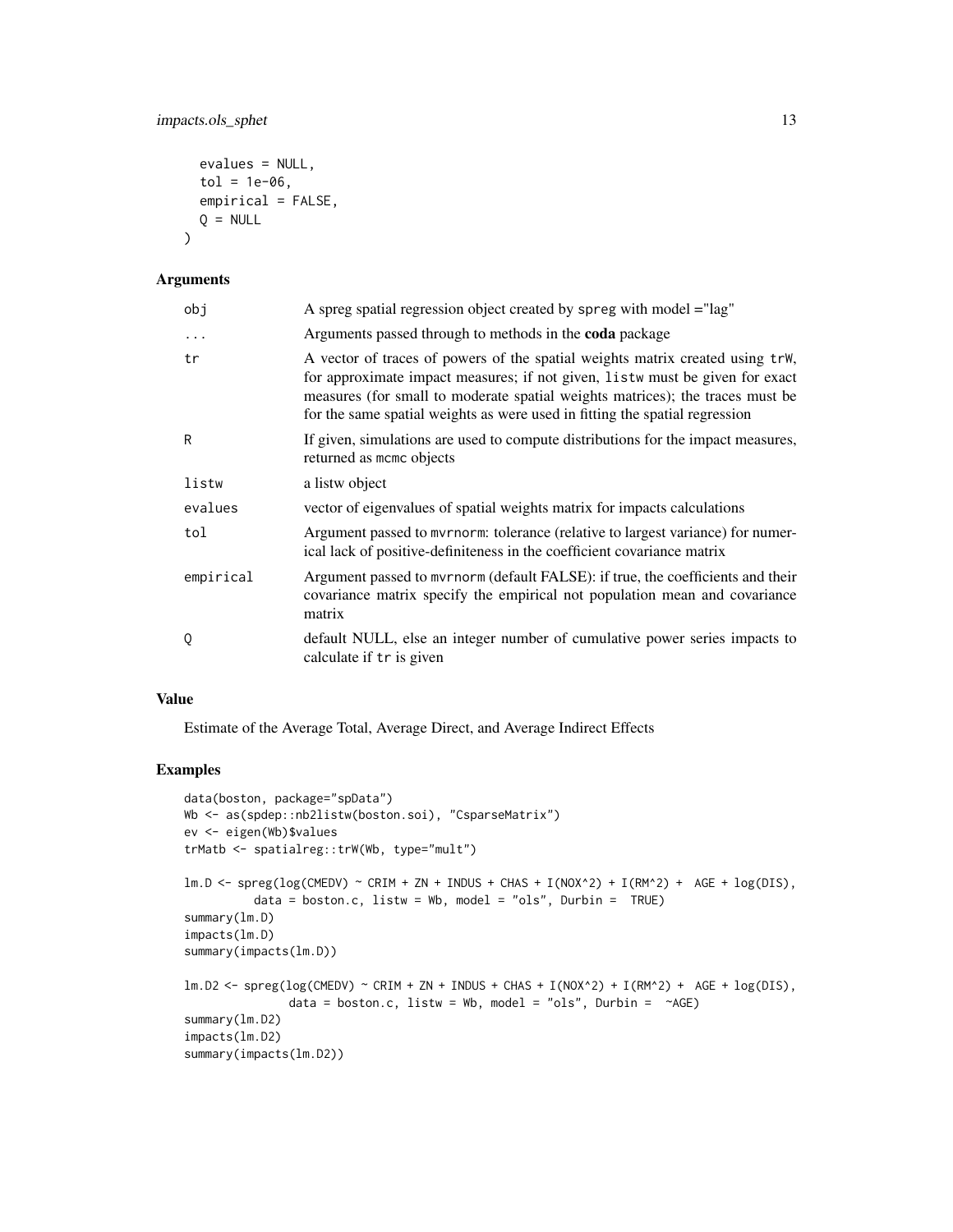```
lm.D3 \leq spreg(log(CMEDV) ~ CRIM + ZN + CHAS + I(NOX^2) + I(RM^2) + AGE,
               data = boston.c, listw = Wb, model = "ols", Durbin = \simAGE + INDUS )
summary(lm.D3)
impacts(lm.D3)
summary(impacts(lm.D3))
require("sf", quietly=TRUE)
columbus <- st_read(system.file("shapes/columbus.shp", package="spData")[1], quiet=TRUE)
col.gal.nb <- spdep::read.gal(system.file("weights/columbus.gal", package="spData")[1])
listw <- spdep::nb2listw(col.gal.nb)
knear <- spdep::knearneigh(cbind(columbus$X, columbus$Y), 5)
knb <- spdep::knn2nb(knear)
dist <- spdep::nbdists(knb, cbind(columbus$X, columbus$Y))
k5d <- spdep::nb2listw(knb, glist = dist, style = "B")
class(k5d) <- c("listw", "nb", "distance")
lm.D4 <- spreg(CRIME ~ INC + HOVAL, columbus, listw, Durbin=TRUE,
               model = "ols")summary(lm.D4)
impacts(lm.D4)
lm.D5 <- spreg(CRIME ~ INC + HOVAL, columbus, listw, Durbin= ~ INC,
               model = "ols")
summary(lm.D5)
impacts(lm.D5)
summary(impacts(lm.D5))
lm.D6 <- spreg(CRIME ~ HOVAL, columbus, listw, Durbin= ~ INC,
               model = "ols")summary(lm.D6)
summary(impacts(lm.D6))
## Not run:
lm.D7 <- spreg(CRIME ~ INC + HOVAL, columbus, listw,
                 model = "ols", HAC = TRUE, distance = k5d,
                                  type = "Triangular")
summary(lm.D7)
impacts(lm.D7)
summary(impacts(lm.D7))
## End(Not run)
lm.D8 <- spreg(CRIME ~ INC + HOVAL, data = columbus, listw = listw, Durbin=TRUE,
               model = "ols", distance = k5d, type = "Triangular")
summary(lm.D8)
impacts(lm.D8)
summary(impacts(lm.D8))
lmD.9 \leq spreg(CRIME \sim INC + HOVAL, data = columbus, listw = listw, Durbin= \sim INC,
               model = "ols", distance = k5d, type = "Parzen")
impacts(lmD.9)
lmD.10 <- spreg(CRIME ~ HOVAL, columbus, listw, Durbin= ~ INC,
```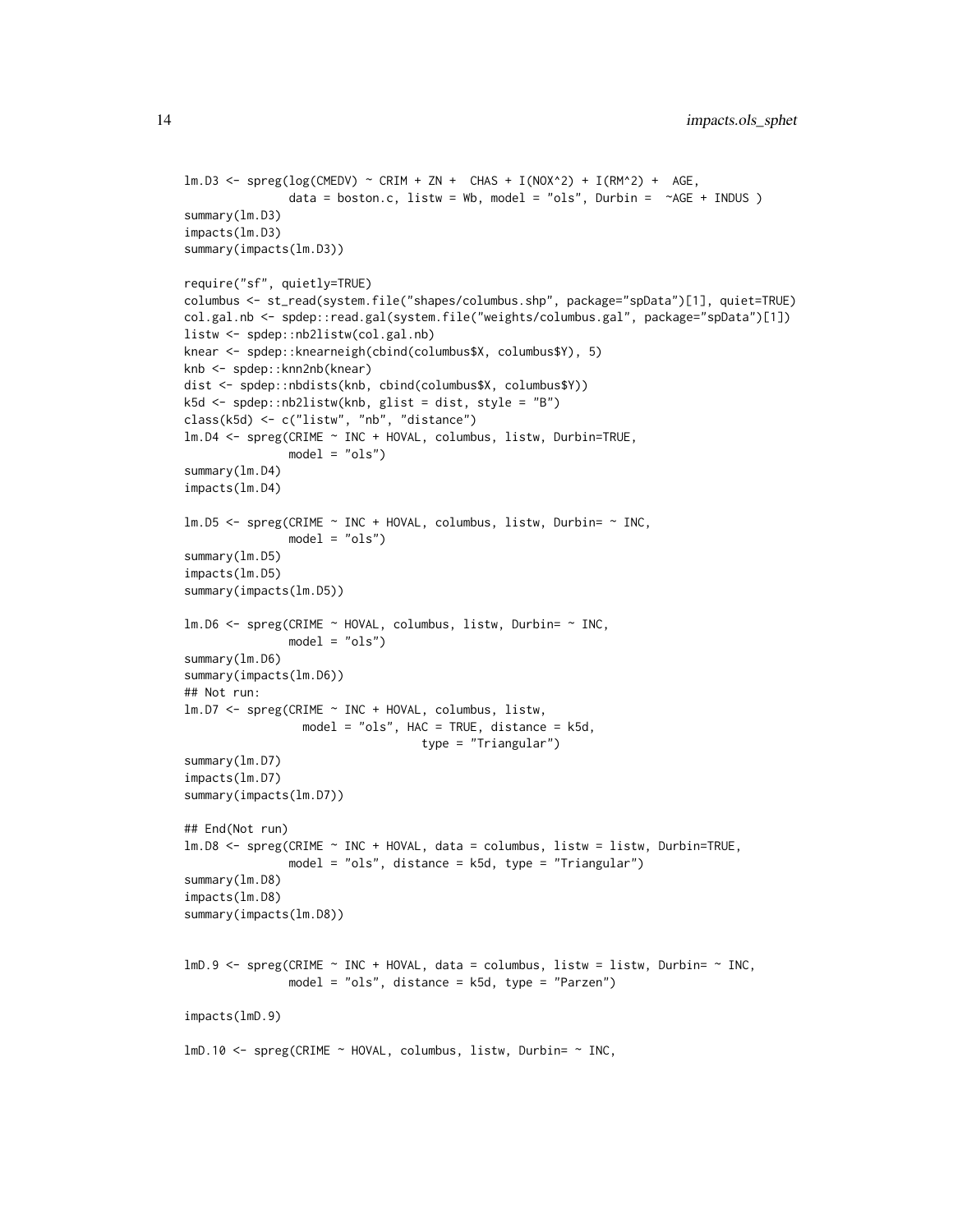<span id="page-14-0"></span>impacts.stsls\_sphet 15

```
model = "ols", distance = k5d, type = "Bisquare")
summary(lmD.10)
summary(impacts(lmD.10))
```
impacts.stsls\_sphet *Generate impacts for objects of class lag\_gmm created in sphet*

# Description

Generate impacts for objects of class lag\_gmm created in sphet

# Usage

```
## S3 method for class 'stsls_sphet'
impacts(
 obj,
  ...,
 tr = NULL,R = NULL,listw = NULL,
 evalues = NULL,
 tol = 1e-06,empirical = FALSE,
 Q = NULL,KPformula = FALSE,
 prt = TRUE
```
# )

| obj        | A spreg spatial regression object created by spreg with model = "lag"                                                                                                                                                                                                                                                         |  |
|------------|-------------------------------------------------------------------------------------------------------------------------------------------------------------------------------------------------------------------------------------------------------------------------------------------------------------------------------|--|
| $\ddots$ . | Arguments passed through to methods in the coda package                                                                                                                                                                                                                                                                       |  |
| tr         | A vector of traces of powers of the spatial weights matrix created using trW,<br>for approximate impact measures; if not given, listw must be given for exact<br>measures (for small to moderate spatial weights matrices); the traces must be<br>for the same spatial weights as were used in fitting the spatial regression |  |
| R          | If given, simulations are used to compute distributions for the impact measures,<br>returned as momo objects                                                                                                                                                                                                                  |  |
| listw      | a listw object                                                                                                                                                                                                                                                                                                                |  |
| evalues    | vector of eigenvalues of spatial weights matrix for impacts calculations                                                                                                                                                                                                                                                      |  |
| tol        | Argument passed to myrnorm: tolerance (relative to largest variance) for numer-<br>ical lack of positive-definiteness in the coefficient covariance matrix                                                                                                                                                                    |  |
| empirical  | Argument passed to mvrnorm (default FALSE): if true, the coefficients and their<br>covariance matrix specify the empirical not population mean and covariance<br>matrix                                                                                                                                                       |  |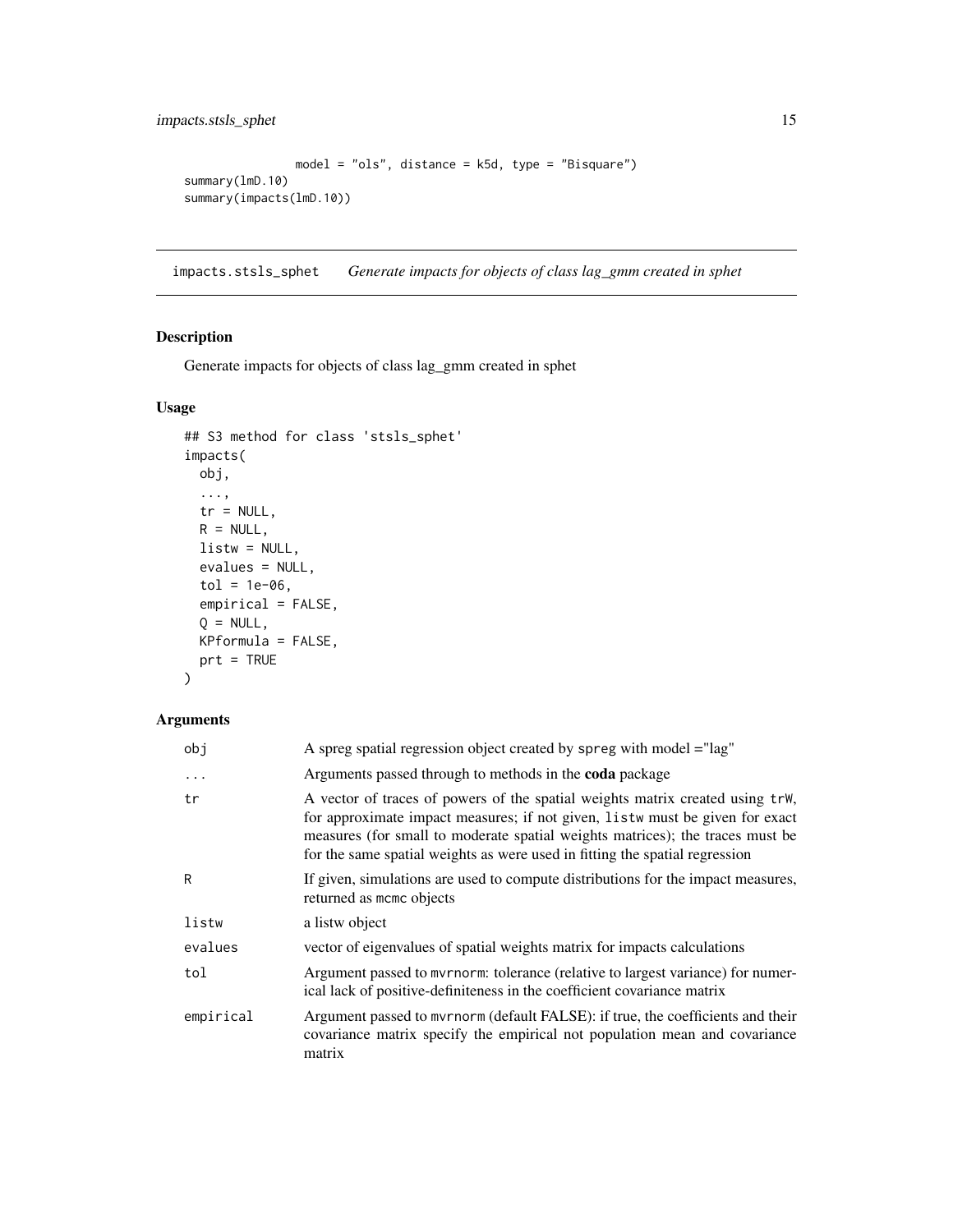|           | default NULL, else an integer number of cumulative power series impacts to<br>calculate if tr is given |
|-----------|--------------------------------------------------------------------------------------------------------|
| KPformula | default FALSE, else inference of the impacts based on Kelejian and Piras (2020)                        |
| prt       | prints the KP summary of the VC matrix                                                                 |

# Value

Estimate of the Average Total, Average Direct, and Average Indirect Effects

# References

Roger Bivand, Gianfranco Piras (2015). Comparing Implementations of Estimation Methods for Spatial Econometrics. *Journal of Statistical Software*, 63(18), 1-36. [https://www.jstatsoft.](https://www.jstatsoft.org/v63/i18/) [org/v63/i18/](https://www.jstatsoft.org/v63/i18/). Harry Kelejian, Gianfranco Piras (2020). Spillover effects in spatial models: Generalization and extensions. *Journal of Regional Science*, 60(3), 425-442. [https://onlinelibrary.](https://onlinelibrary.wiley.com/doi/10.1111/jors.12476) [wiley.com/doi/10.1111/jors.12476](https://onlinelibrary.wiley.com/doi/10.1111/jors.12476)

```
require("sf", quietly=TRUE)
library(coda)
columbus <- st_read(system.file("shapes/columbus.shp", package="spData")[1], quiet=TRUE)
col.gal.nb <- spdep::read.gal(system.file("weights/columbus.gal", package="spData")[1])
listw <- spdep::nb2listw(col.gal.nb)
ev <- spatialreg::eigenw(listw)
W <- as(listw, "CsparseMatrix")
trMatc <- spatialreg::trW(W, type="mult")
trMC <- spatialreg::trW(W, type="MC")
#LAG
lobj_gm <- spreg(CRIME ~ INC + HOVAL, columbus, listw,
                model = "lag")summary(lobj_gm)
lobj_gmh <- spreg(CRIME ~ INC + HOVAL, columbus, listw,
                 model = "lag", het = TRUE)
summary(lobj_gmh)
set.seed(1)
impacts(lobj_gm, listw=listw)
impacts(lobj_gm, tr=trMatc)
impacts(lobj_gm, tr=trMC)
impacts(lobj_gm, evalues=ev)
impacts(lobj_gmh, listw=listw)
impacts(lobj_gmh, tr=trMatc)
impacts(lobj_gmh, tr=trMC)
impacts(lobj_gmh, evalues=ev)
#same impacts but different SD
summary(impacts(lobj_gm, evalues = ev, R = 1000))
summary(impacts(lobj_gmh, evalues = ev, R = 1000))
lobjIQ5_gm <- impacts(lobj_gm, tr=trMatc, R=1000, Q=5)
summary(lobjIQ5_gm, zstats=TRUE, short=TRUE)
summary(lobjIQ5_gm, zstats=TRUE, short=TRUE, reportQ=TRUE)
# LAG durbin TRUE
```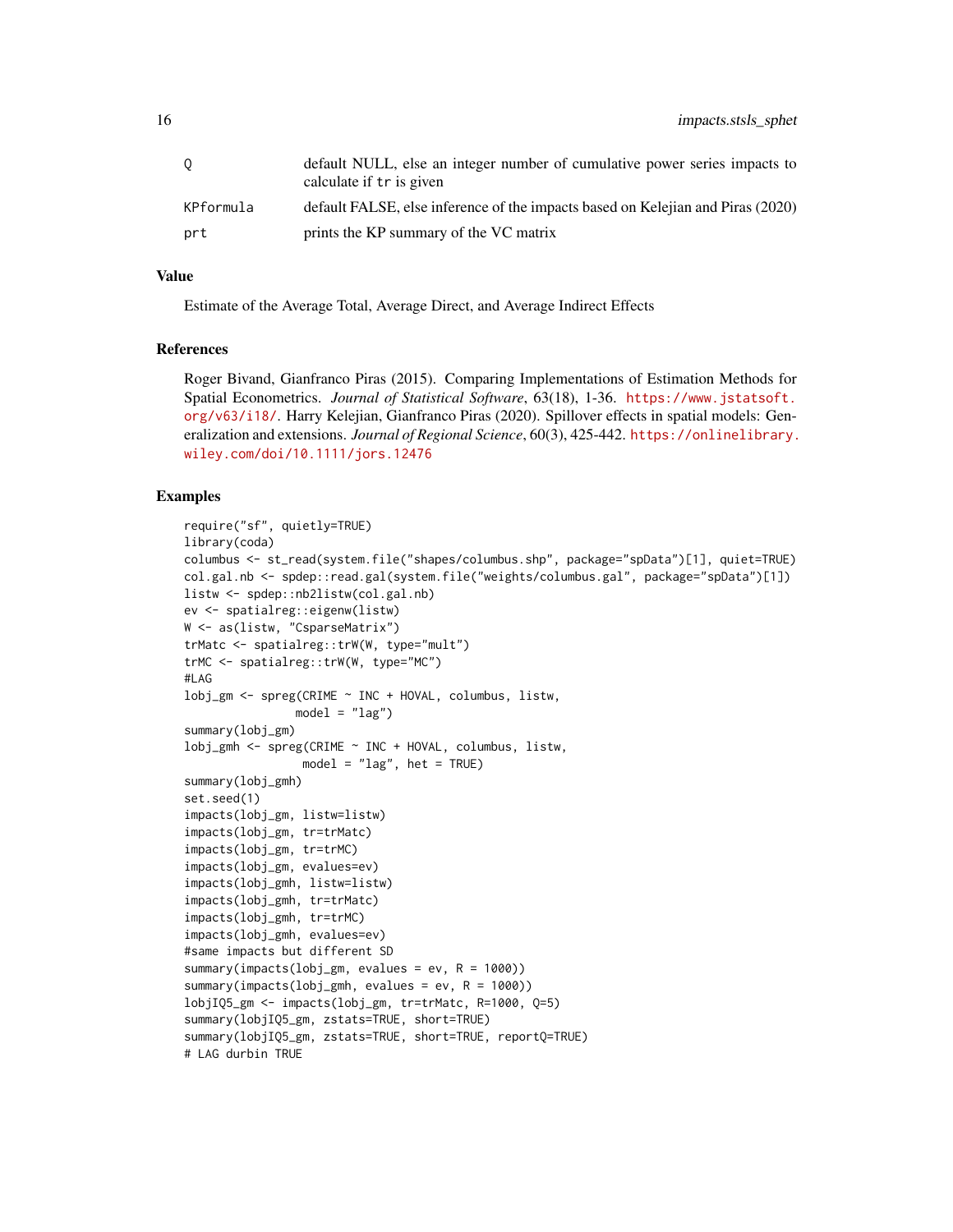#### <span id="page-16-0"></span>kpjtest termine i 17

```
mobj_gm <- spreg(CRIME ~ INC + HOVAL, columbus, listw, Durbin=TRUE,
               model = "lag")summary(mobj_gm)
mobj_gmh <- spreg(CRIME ~ INC + HOVAL, columbus, listw, Durbin=TRUE,
                model = "lag", het = TRUE)
mobj_gm2 <- spreg(CRIME ~ INC, columbus, listw, Durbin=TRUE,
               model = "lag")summary(mobj_gmh)
impacts(mobj_gm, KPformula = TRUE)
impacts(mobj_gm2, KPformula = TRUE)
summary(impacts(mobj_gm2, evalues=ev, R=1000), short=TRUE, zstats=TRUE)
impacts(mobj_gm, listw=listw)
impacts(mobj_gm, tr=trMatc)
impacts(mobj_gm, tr=trMC)
impacts(mobj_gm, evalues=ev)
summary(impacts(mobj_gm, evalues=ev, R=1000), short=TRUE, zstats=TRUE)
impacts(mobj_gmh, listw=listw)
impacts(mobj_gmh, tr=trMatc)
impacts(mobj_gmh, tr=trMC)
impacts(mobj_gmh, evalues=ev)
summary(impacts(mobj_gmh, tr=trMatc, R=1000), short=TRUE, zstats=TRUE)
#lag durbin = ~formula
mobj1_gm <- spreg(CRIME ~ INC + HOVAL, columbus, listw, Durbin= ~ INC,
                 model = "lag")mobj1_gmh <- spreg(CRIME ~ INC + HOVAL, columbus, listw, Durbin= ~ INC,
                 model = "lag", het = TRUE)
impacts(mobj1_gm, tr=trMatc)
impacts(mobj1_gm, listw=listw)
impacts(mobj1_gm, KPformula = TRUE)
summary(impacts(mobj_gm, evalues=ev, R=200), short=TRUE, zstats=TRUE)
summary(impacts(mobj1_gm, tr=trMatc, R=200), short=TRUE, zstats=TRUE)
mobj1_gm <- spreg(CRIME ~ HOVAL, columbus, listw, Durbin= ~ INC,
                 model = "lag")summary(impacts(mobj1_gm, evalues=ev, R=200), short=TRUE, zstats=TRUE)
```
kpjtest *Kelejian and Piras J-test*

#### Description

The function calculate the Kelejian and Piras J-test for spatial models. Both models (under the null and under the alternative) can be specified with additional endogenous variables, and additional instruments. The model under the null allows for heteroskedasticity as well as spatial autocorrelation:

$$
y = \lambda Wy + X\beta + u
$$

$$
u = Re
$$

with

 $e N(0, \sigma_i^2)$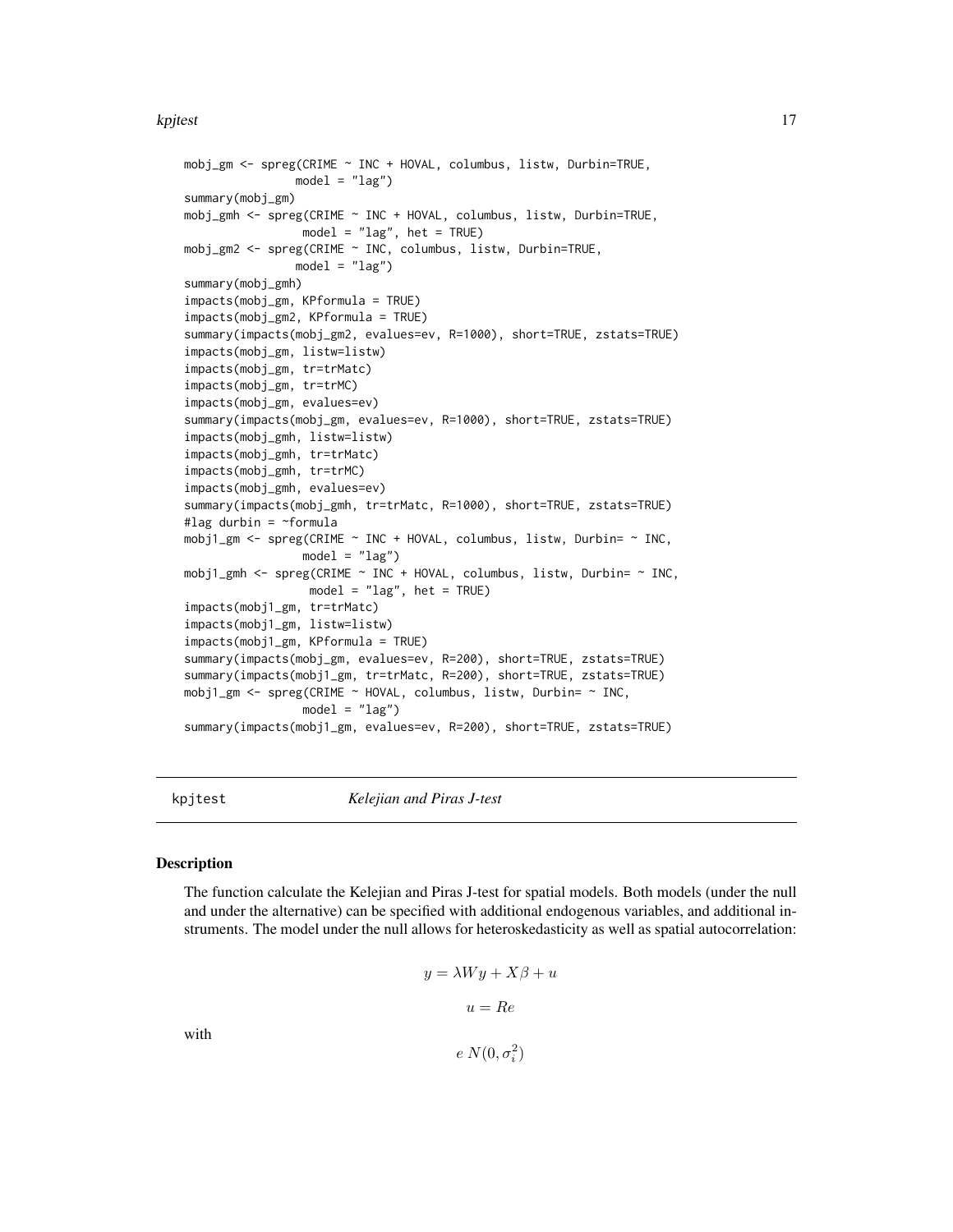<span id="page-17-0"></span>Note that when R reduces to an identity matrix, the error term, while still heteroskedastic, is not spatially autocorrelated. On the other hand, when the  $\sigma_i^2$  are all the same (and R is an identity matrix) than the error term is neither heteroskedastic nor autocorrelated.

# Usage

```
kpjtest(H0model, H1model, data = list(), listw0 = NULL, listw1 = NULL,
      endogH0 = NULL, endogH1 = NULL, instrumentsH0 = NULL, instrumentsH1 = NULL,
         lag.instr = FALSE, model = "lag", het = FALSE, HAC = F,
         distance = NULL, type = "Epanechnikov",
         bandwidth = "variable", na.action = na.fail)
```

| H0model       | Formula object for the specification of the model under the null                                                                                                                                                         |
|---------------|--------------------------------------------------------------------------------------------------------------------------------------------------------------------------------------------------------------------------|
| H1model       | Formula object for the specification of the model under the alternative                                                                                                                                                  |
| data          | an object of class data frame. An optional data frame containing the variables in<br>the model                                                                                                                           |
| listw0        | an object of class listw, matrix, or Matrix. The spatial weighting matrix under<br>the null model                                                                                                                        |
| listw1        | an object of class listw, matrix, or Matrix. The spatial weighting matrix under<br>the alternative model                                                                                                                 |
| endogH0       | additional endogenous variables under the null model. Default NULL. If not NULL<br>should be specified as a formula with no dependent variable (endog = $\sim x1 + x2$ ).<br>Note the $\sim$ before the expression       |
| endogH1       | additional endogenous variables under the alternative model. Default NULL. If<br>not NULL should be specified as a formula with no dependent variable (endog =<br>$\sim$ x1 + x2). Note the $\sim$ before the expression |
| instrumentsH0 | external instruments for the null model. Default NULL. If not NULL should be<br>specified as a formula with no dependent variable (instruments = $\sim x1 + x2$ ).<br>Note the $\sim$ before the expression              |
| instrumentsH1 | external instruments for the alternative model. Default NULL. If not NULL should<br>be specified as a formula with no dependent variable (instruments = $\sim x1 + x2$ ).<br>Note the $\sim$ before the expression       |
| lag.instr     | should the external instruments be spatially lagged?                                                                                                                                                                     |
| model         | one of lag, or sarar. The current version of the function only implements the<br>lag model.                                                                                                                              |
| het           | default FALSE: if TRUE uses the methods developed for heteroskedasticity                                                                                                                                                 |
| HAC           | perform the HAC estimator of Kelejian and Prucha, 2007 on the null (and aug-<br>mented) model.                                                                                                                           |
| distance      | an object of class distance created for example by read.gwt2dist The object<br>contains the specification of the distance measure to be employed in the estima-<br>tion of the VC matrix. See Details.                   |
| type          | One of c("Epanechnikov", "Triangular", "Bisquare", "Parzen", "QS", "TH", "Rectangular").<br>The type of Kernel to be used. See Details.                                                                                  |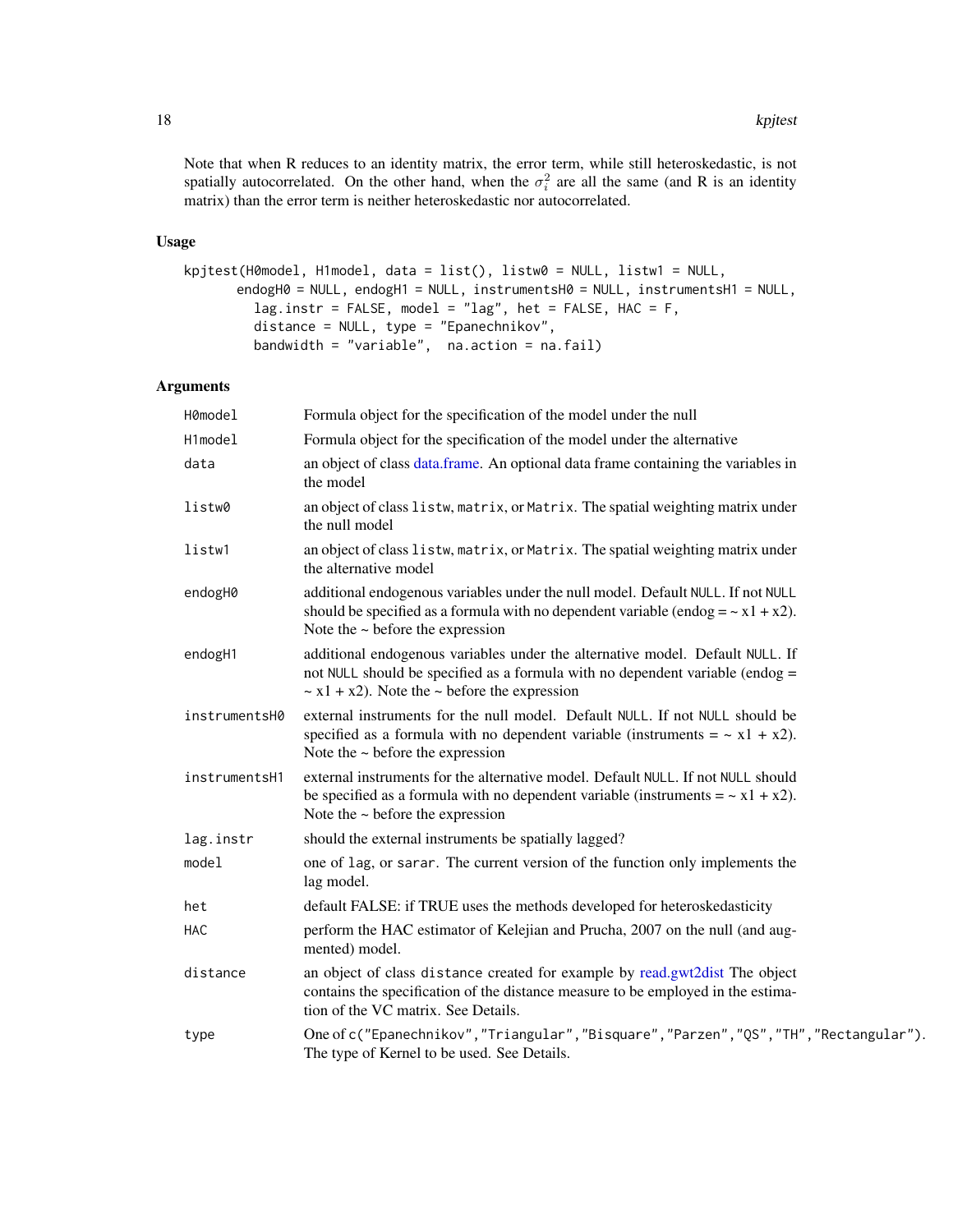#### <span id="page-18-0"></span>kpjtest termine i 1990-termine i 1990-termine i 1990-termine i 1990-termine i 1990-termine i 1990-termine i 19

| bandwidth | "variable" (default) - or numeric when a fixed bandwidth is specified by the user. |
|-----------|------------------------------------------------------------------------------------|
| na.action | a function which indicates what should happen when the data contains missing       |
|           | values. See lm for details                                                         |

# Details

In order to calculate the J-test, the function follows a few steps:

- The alternative model is estimated by S2SLS.
- Based on the estimated parameters in the previous step, obtain a prediction based on the alternative models of the dependent vector in the null model. The predictor is based on the right hand side of the model.
- Use these predicted values of the dependent variable based on the alternative models into the null model to obtain the augmented model.
- Estimate the augmented model by 2SLS using all of the instruments relating to the null model as well as all of the instruments relating to the alternative models.
- Test for the statistical significance of the predicted value. If it is not significant, accept the null model. If it is significant, reject the null and conclude that the true model is the alternative models.

The output is an object of class sphet where the last row of the table of coefficients is the prediction.

When the model is heteroskedastic as well as spatially autocorrelated, an HAC procedure is employed. The default sets the bandwith for each observation to the maximum distance for that observation (i.e. the max of each element of the list of distances).

Six different kernel functions are implemented:

- 'Epanechnikov':  $K(z)=1-z^2$
- 'Triangular':  $K(z) = 1 z$
- 'Bisquare':  $K(z) = (1 z^2)^2$
- 'Parzen':  $K(z) = 1 6z^2 + 6|z|^3$  if  $z \le 0.5$  and  $K(z) = 2(1 |z|)^3$  if  $0.5 < z \le 1$
- 'TH' (Tukey Hanning):  $K(z) = \frac{1+\cos(\pi z)}{2}$
- 'Rectangular':  $K(z) = 1$
- 'QS' (Quadratic Spectral):  $K(z) = \frac{25}{12\pi^2 z^2} \left( \frac{\sin(6\pi z)/5)}{6\pi z/5} \cos(6\pi z)/5 \right)$ ).

If the kernel type is not one of the six implemented, the function will terminate with an error message. The spatial two stage least square estimator is based on the matrix of instruments  $H =$  $[X,WX, W^2X^2].$ 

#### Value

A list object of class sphet

| coefficients   | Generalized Spatial two stage least squares coefficient estimates of $\delta$ and GM<br>estimator for $\rho$ . |
|----------------|----------------------------------------------------------------------------------------------------------------|
| var            | variance-covariance matrix of the estimated coefficients                                                       |
| s <sub>2</sub> | GS2SLS residuals variance                                                                                      |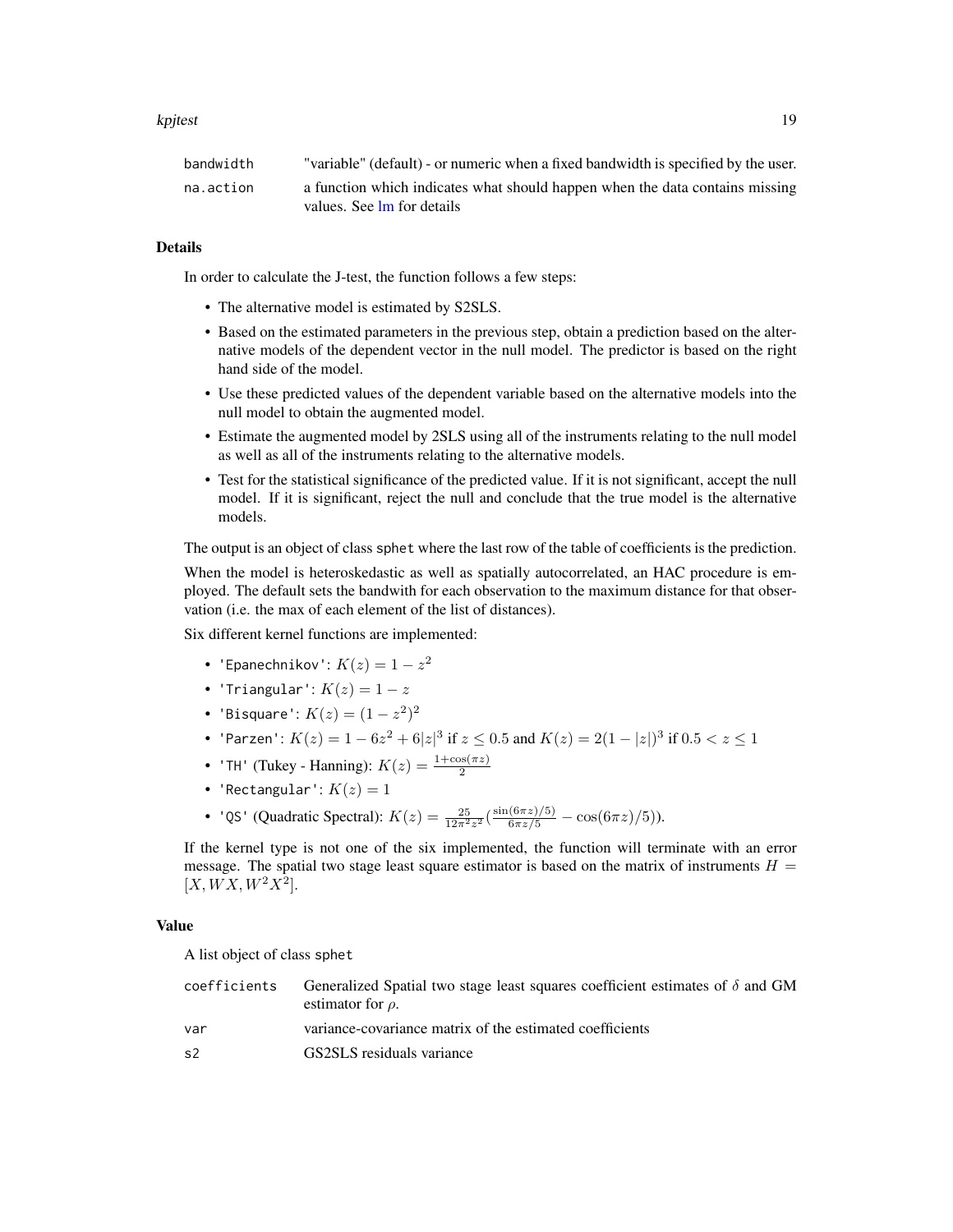<span id="page-19-0"></span>

| residuals | GS2SLS residuals                                          |
|-----------|-----------------------------------------------------------|
| yhat      | difference between GS2SLS residuals and response variable |
| call      | the call used to create this object                       |
| model     | the model matrix of data                                  |
| method    | 's2slshac'                                                |

# Author(s)

Gianfranco Piras <gpiras@mac.com>

#### References

Kelejian and Piras (2017). *Spatial Econometrics*. Academic Press. ISBN: 978-0-12-813387-3

Gianfranco Piras (2010). sphet: Spatial Models with Heteroskedastic Innovations in R. *Journal of Statistical Software*, 35(1), 1-21. <https://www.jstatsoft.org/v35/i01/>.

Roger Bivand, Gianfranco Piras (2015). Comparing Implementations of Estimation Methods for Spatial Econometrics. *Journal of Statistical Software*, 63(18), 1-36. [https://www.jstatsoft.](https://www.jstatsoft.org/v63/i18/) [org/v63/i18/](https://www.jstatsoft.org/v63/i18/).

#### Examples

```
library(spdep)
library(sphet)
data(boston)
boslw <- nb2listw(boston.soi)
Bos.Knn <- knearneigh(boston.utm, k = 5)
bos.nb <- knn2nb(Bos.Knn)
boslw2 <- nb2listw(bos.nb)
fm \leq log(MEDV) \sim CRIM + ZN + INDUS + CHASfm2 \leq -\log(MEDV) \sim CRIM + ZN + INDUS + RM + AGEtest <- kpjtest(fm, fm2, data = boston.c,
listw0 = bos1w, listw1 = bos1w2, model = "lag")
```
<span id="page-19-1"></span>listw2dgCMatrix *Interface between Matrix class objects and weights list*

# Description

Interface between Matrix class objects and weights list

### Usage

listw2dgCMatrix(listw, zero.policy = NULL)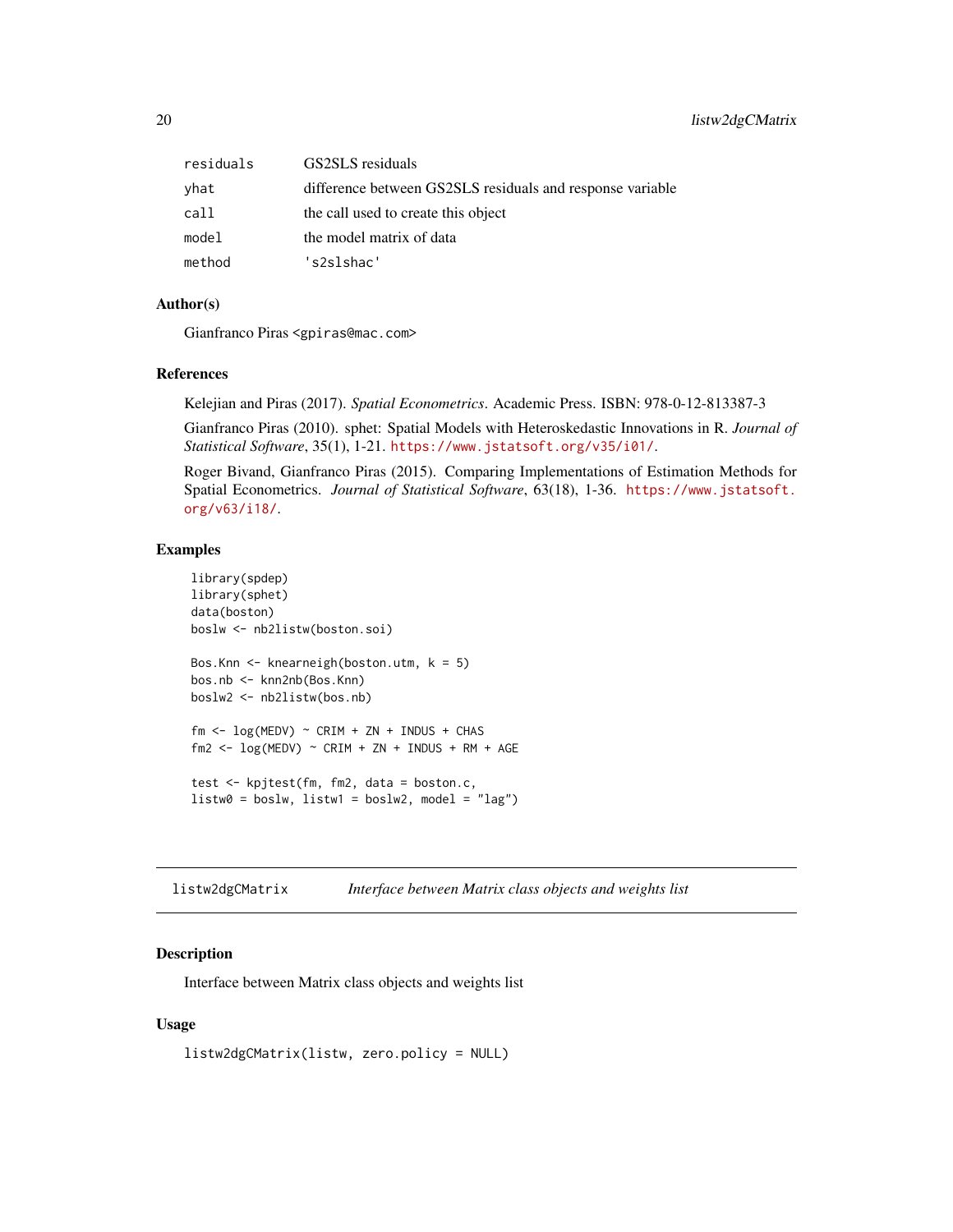# <span id="page-20-0"></span>print.sphet 21

# Arguments

| listw       | a listwo bject created for example by nb2listw |
|-------------|------------------------------------------------|
| zero.policy | See lagsarlm for details                       |

#### Value

Matrix class object: a sparse Matrix

#### Author(s)

Gianfranco Piras <gpiras@mac.com>

# Examples

```
library(spdep)
data(columbus)
listw <- nb2listw(col.gal.nb)
spW <- listw2dgCMatrix(listw)
```
print.sphet *print method for class sphet*

# Description

Method used to print objects of class 'summary.sphet' and 'sphet'

#### Usage

```
## S3 method for class 'sphet'
print(x, digits = max(3, getOption("digits") - 3), ...)
```
# Arguments

| $\mathsf{x}$            | an object of class 'sphet'                               |
|-------------------------|----------------------------------------------------------|
| digits                  | minimal number of significant digits, see print. default |
| $\cdot$ $\cdot$ $\cdot$ | additional arguments to be passed                        |

# Details

The summary function summary.sphet returns an objects of class 'sphet' organized in a coefficient matrix.

#### Author(s)

Gianfranco Piras<gpiras@mac.com>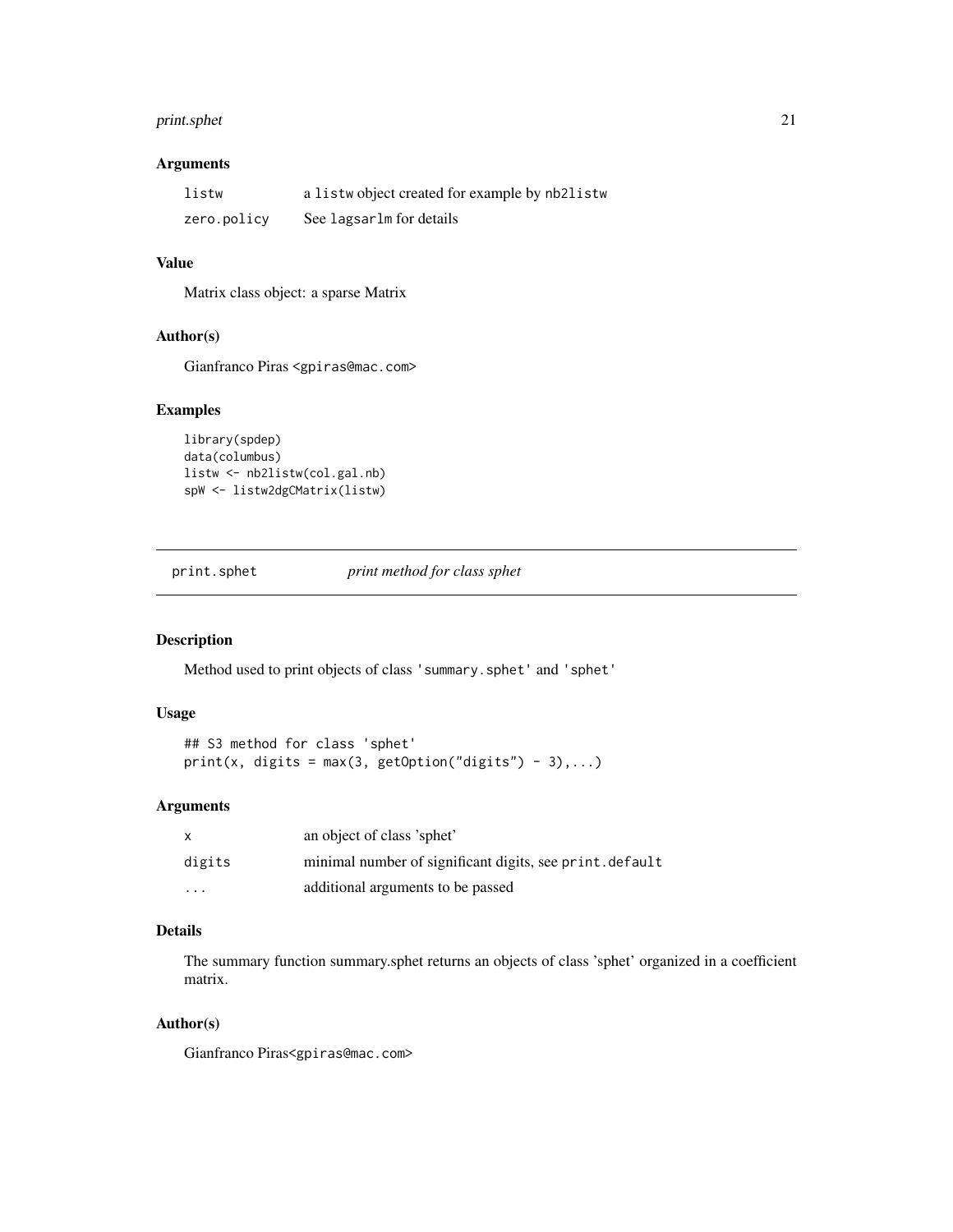# <span id="page-21-0"></span>See Also

[gstslshet](#page-5-1), [stslshac](#page-26-1)

# Examples

```
library(spdep)
data(columbus)
listw <- nb2listw(col.gal.nb)
res <- spreg(CRIME~HOVAL + INC, data=columbus, listw=listw, model ="sarar")
summary(res)
```
print.summary.sphet *print method for class sphet*

# Description

Method used to print objects of class 'summary.sphet' and 'sphet'

# Usage

```
## S3 method for class 'summary.sphet'
print(x,digits= max(3, getOption("digits") - 2),
width=getOption("width"), obsinfo=FALSE,...)
```
# Arguments

| X        | an object of class 'sphet'                                                 |
|----------|----------------------------------------------------------------------------|
| digits   | minimal number of significant digits, see print. default                   |
| width    | controls the maximum number of columns on a line used in printing          |
| obsinfo  | for objects of class distance: if TRUE prints observation-wise information |
| $\cdots$ | additional arguments to be passed                                          |

# Details

The summary function summary.sphet returns an objects of class 'sphet' organized in a coefficient matrix.

# Author(s)

Gianfranco Piras<gpiras@mac.com>

#### See Also

[gstslshet](#page-5-1), [stslshac](#page-26-1)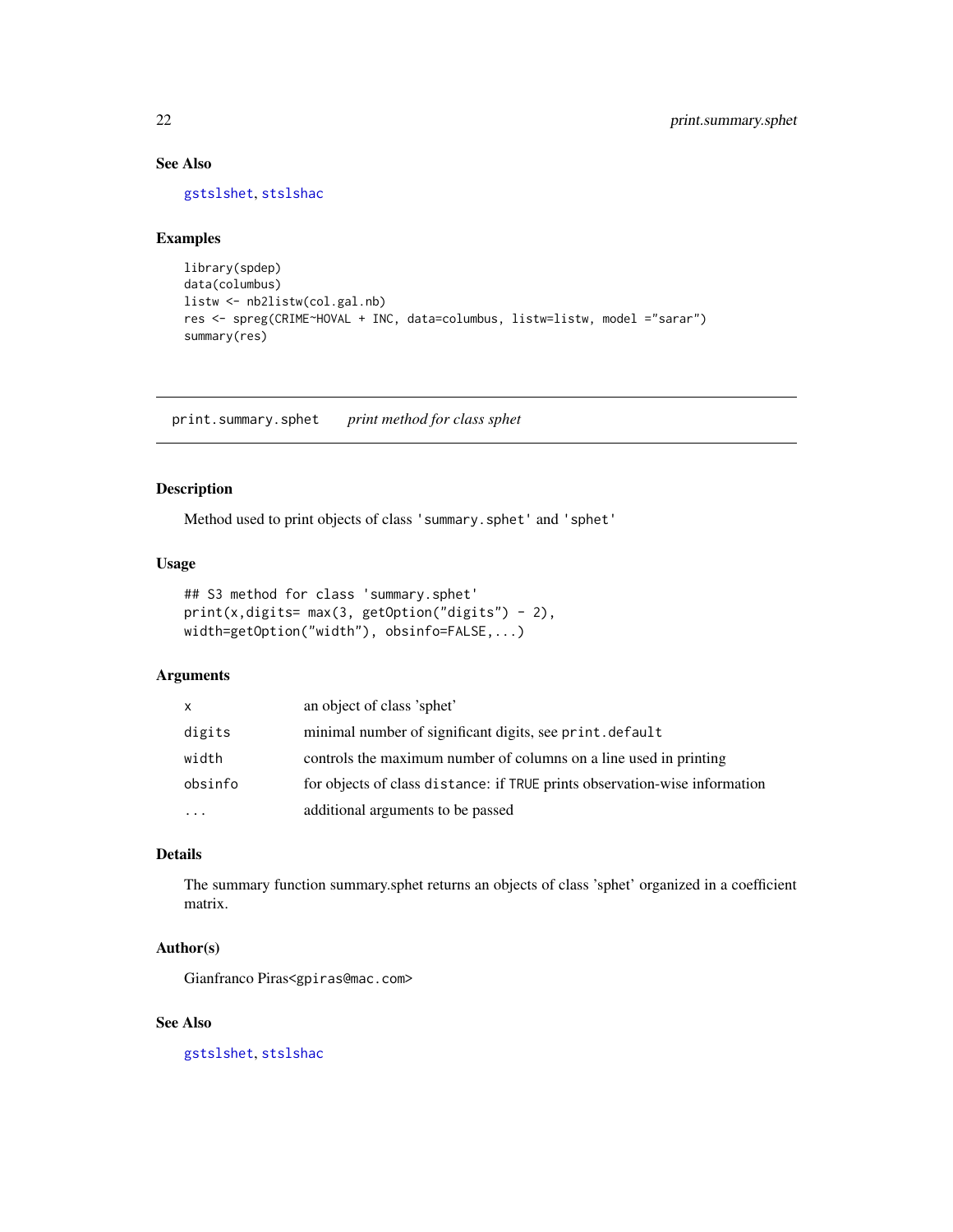# <span id="page-22-0"></span>read.gwt2dist 23

#### Examples

```
library(spdep)
data(columbus)
listw <- nb2listw(col.gal.nb)
res <- spreg(CRIME~HOVAL + INC, data=columbus, listw=listw, model ="sarar")
summary(res)
```
<span id="page-22-1"></span>read.gwt2dist *Read distance ojbects*

# Description

The function reads "GWT" files (i.e. generated using [distance.](#page-3-1) It will read also other more general formats (as for example .txt files).

#### Usage

```
read.gwt2dist(file, region.id = NULL, skip = 1)
```
#### Arguments

| file      | name of file to be read                                |
|-----------|--------------------------------------------------------|
| region.id | variable that defines the ordering of the observations |
| skip      | number of lines to skip                                |

#### Details

The first line of a 'GWT' file generally contains some information (e.g. the name of the shape file, the number of observations), in which case, skip should be equal to 1. When the file has a 'GWT' extension, the number of observations is generally retrived from the first line. Alternatively, it is fixed to the length of the [unique](#page-0-0) region. id variable.

#### Value

An object of class distance

#### Author(s)

Gianfranco Piras <gpiras@mac.com>

#### Examples

```
## Not run:
library(spdep)
data(columbus)
dist <- read.gwt2dist(file = system.file('extdata/knn10columbus.GWT',
package = "sphet"), region.id = columbus$POLYID)
```
## End(Not run)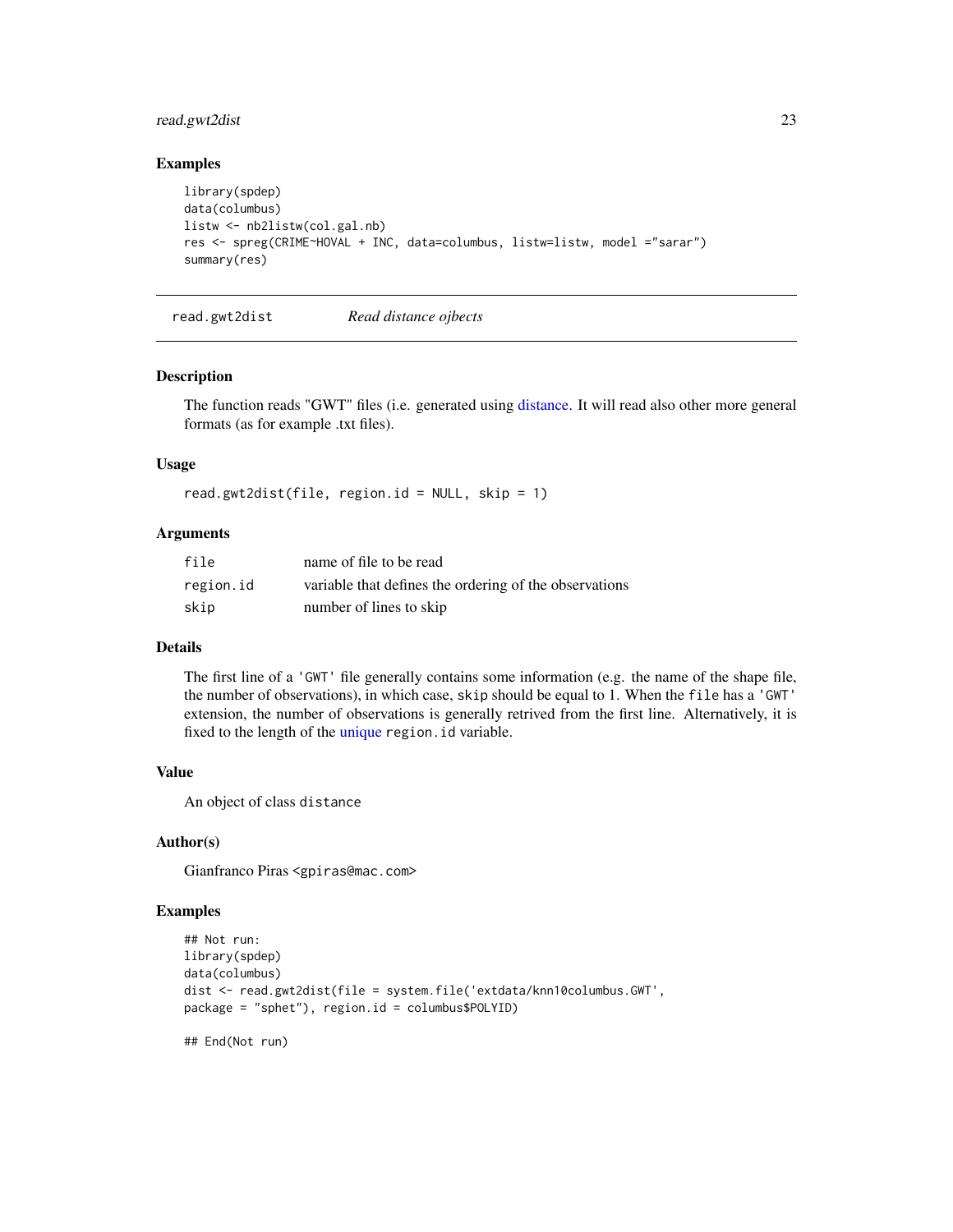<span id="page-23-0"></span>spreg *GM estimation of a Cliff-Ord type model with Heteroskedastic Innovations*

# Description

Multi step GM/IV estimation of a linear Cliff and Ord -type of model of the form:

$$
y = \lambda Wy + X\beta + u
$$

$$
u = \rho Wu + e
$$

with

```
e N(0, \sigma_i^2)
```
The model allows for spatial lag in the dependent variable and disturbances. The innovations in the disturbance process are assumed heteroskedastic of an unknown form.

#### Usage

```
spreg(formula, data = list(), listw, listw2 = NULL,
       endog = NULL, instruments = NULL,
       lag.instr = FALSE, initial.value = 0.2,
       model = c("sarar", "lag", "error", "ivhac", "ols"),
       het = FALSE, verbose = FALSE,
       na.action = na.fail, HAC = FALSE,
       distance = NULL, type = c("Epanechnikov","Triangular",
                               "Bisquare", "Parzen", "QS", "TH","Rectangular"),
       bandwidth = "variable" , step1.c = FALSE,
       control = list(), Durbin = FALSE)
```

| formula     | a description of the model to be fit.                                                                                                                                                          |
|-------------|------------------------------------------------------------------------------------------------------------------------------------------------------------------------------------------------|
| data        | an object of class data frame. An optional data frame containing the variables in<br>the model                                                                                                 |
| listw       | an object of class listw, matrix, or Matrix                                                                                                                                                    |
| listw2      | an object of class listw, matrix, or Matrix specified only when sarar is true                                                                                                                  |
| endog       | additional endogenous variables. Default NULL. If not NULL should be specified<br>as a formula with no dependent variable (endog = $\sim x1 + x2$ ). Note the $\sim$ before<br>the expression. |
| instruments | external instruments. Default NULL. If not NULL should be specified as a formula<br>with no dependent variable (instruments $= \alpha x_1 + x_2$ ). Note the $\sim$ before the<br>expression.  |
| lag.instr   | should the external instruments be spatially lagged?                                                                                                                                           |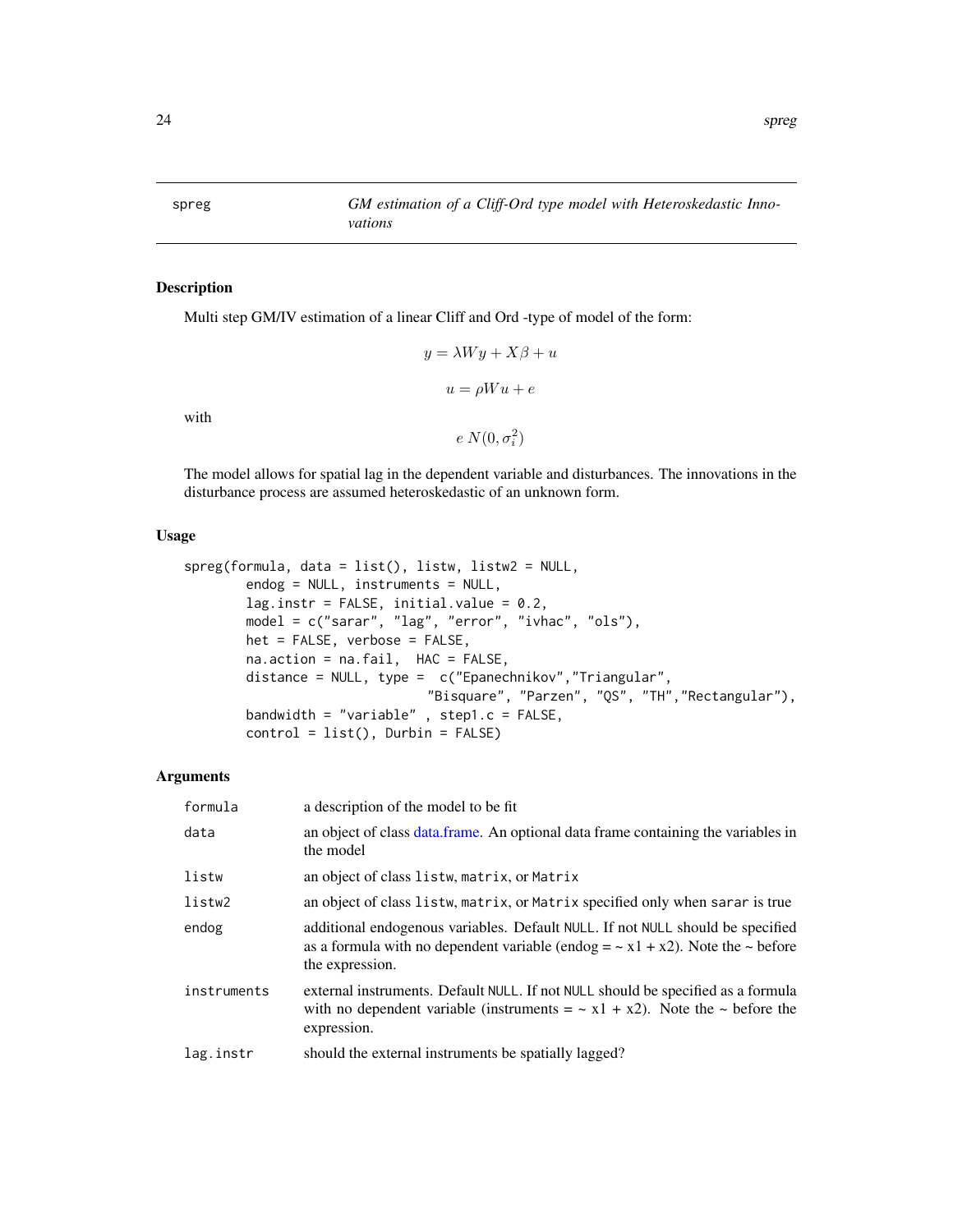#### <span id="page-24-0"></span>spreg 25

| initial.value | The initial value for $\rho$ . It can be either numeric (default is 0.2) or set to 'SAR',<br>in which case the optimization will start from the estimated coefficient of a re-<br>gression of the 2SLS residuals over their spatial lag (i.e. a spatial AR model) |  |
|---------------|-------------------------------------------------------------------------------------------------------------------------------------------------------------------------------------------------------------------------------------------------------------------|--|
| model         | one of lag, error, sarar, ivhac, or ols. If HAC is TRUE, model should be<br>one of ivhac, or ols.                                                                                                                                                                 |  |
| het           | default FALSE: if TRUE uses the methods developed for heteroskedasticity                                                                                                                                                                                          |  |
| verbose       | print optimization details                                                                                                                                                                                                                                        |  |
| na.action     | a function which indicates what should happen when the data contains missing<br>values. See lm for details.                                                                                                                                                       |  |
| HAC           | perform the HAC estimator of Kelejian and Prucha, 2007.                                                                                                                                                                                                           |  |
| distance      | an object of class distance created for example by read.gwt2dist The object<br>contains the specification of the distance measure to be employed in the estima-<br>tion of the VC matrix. See Details.                                                            |  |
| type          | One of c("Epanechnikov", "Triangular", "Bisquare", "Parzen", "QS", "TH", "Rectangular").<br>The type of Kernel to be used. $default = "Epanechnikov"$ See Details.                                                                                                |  |
| bandwidth     | "variable" (default) - or numeric when a fixed bandwidth is specified by the user.                                                                                                                                                                                |  |
| step1.c       | Should step 1.c from Arraiz et al. 2012 be performed?                                                                                                                                                                                                             |  |
| control       | A list of control arguments. See nlminb                                                                                                                                                                                                                           |  |
| Durbin        | Should (some of) the regressors be lagged? Default FALSE. If not FALSE should<br>be specified as a formula with no dependent variable (Durbin = $\sim x1 + x2$ ) or set<br>to TRUE. See details.                                                                  |  |

# Details

The procedure consists of two steps alternating GM and IV estimators. Each step consists of substeps. In step one  $\delta = [\beta', \lambda]'$  is estimated by 2SLS. The 2SLS residuals are first employed to obtain an consistent GM estimator of  $\rho$ .

In step two, the spatial Cochrane-Orcutt transformed model is estimated by 2SLS. This corresponds to a GS2SLS procedure. The GS2SLS residuals are used to obtain a consistent and efficient GM estimator for  $\rho$ .

The initial value for the optimization in step 1b is taken to be initial.value. The initial value for the optimization of step 2b is the optimal parameter of step 1b.

Internally, the object of class listw is transformed into a [Matrix](#page-0-0) using the function [listw2dgCMatrix.](#page-19-1)

For the HAC estimator (Kelejian and Prucha, 2007), there are four possibilities:

- A model with only Wy
- A model with Wy and additional endogenous
- Only additional endogenous (with no Wy)
- No additional endogenous variables

Furthermore, the default sets the bandwith for each observation to the maximum distance for that observation (i.e. the max of each element of the list of distances).

Six different kernel functions are implemented: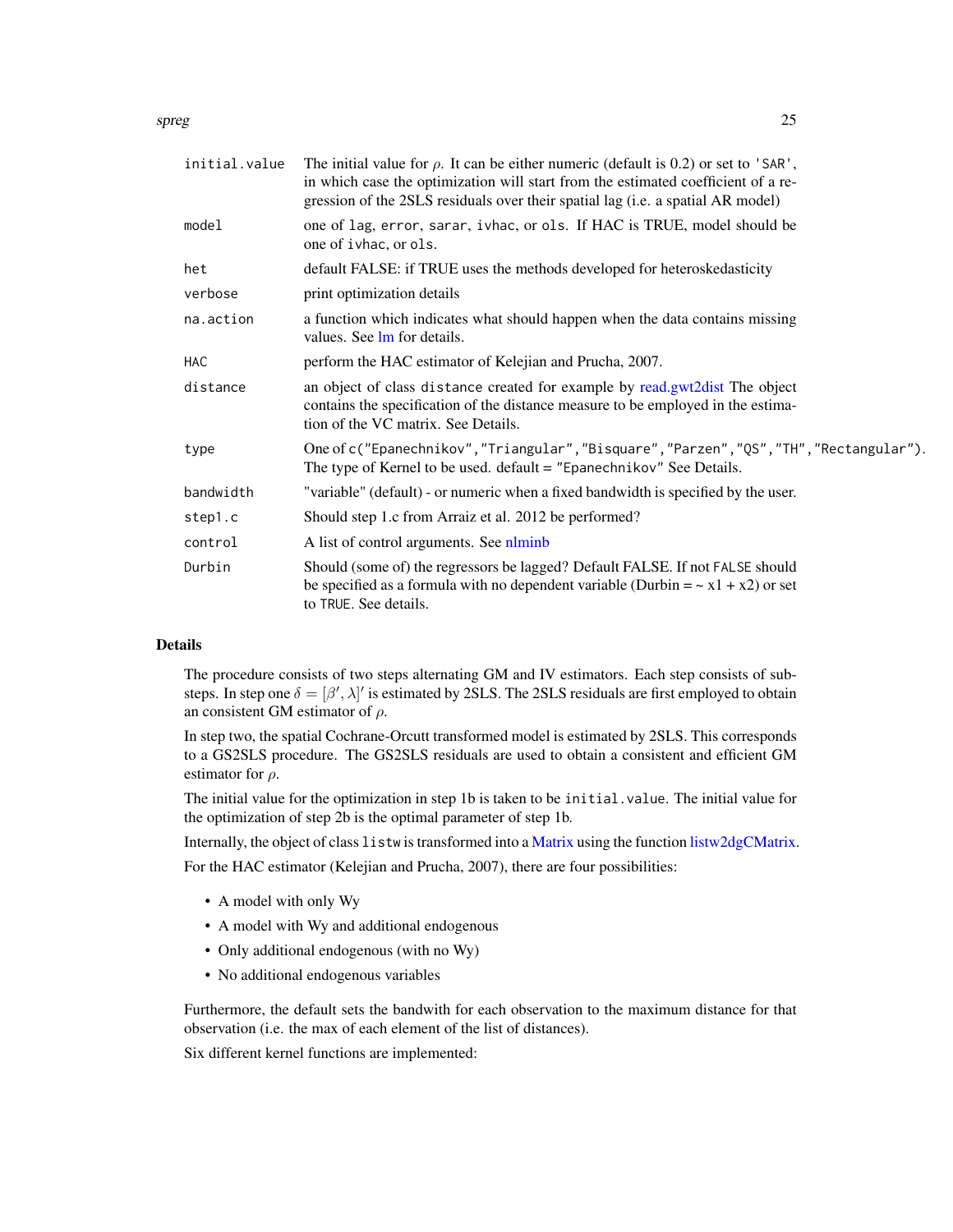- 'Epanechnikov':  $K(z)=1-z^2$
- 'Triangular':  $K(z) = 1 z$
- 'Bisquare':  $K(z) = (1 z^2)^2$
- 'Parzen':  $K(z) = 1 6z^2 + 6|z|^3$  if  $z \le 0.5$  and  $K(z) = 2(1 |z|)^3$  if  $0.5 < z \le 1$
- 'TH' (Tukey Hanning):  $K(z) = \frac{1+\cos(\pi z)}{2}$
- 'Rectangular':  $K(z) = 1$
- 'QS' (Quadratic Spectral):  $K(z) = \frac{25}{12\pi^2 z^2} \left( \frac{\sin(6\pi z)/5)}{6\pi z/5} \cos(6\pi z)/5 \right)$ ).

If the kernel type is not one of the six implemented, the function will terminate with an error message.

#### Value

A list object of class sphet

| coefficients   | Generalized Spatial two stage least squares coefficient estimates of $\delta$ and GM<br>estimator for $\rho$ . |
|----------------|----------------------------------------------------------------------------------------------------------------|
| var            | variance-covariance matrix of the estimated coefficients                                                       |
| s <sub>2</sub> | GS2SLS residuals variance                                                                                      |
| residuals      | GS2SLS residuals                                                                                               |
| yhat           | difference between GS2SLS residuals and response variable                                                      |
| call           | the call used to create this object                                                                            |
| model          | the model matrix of data                                                                                       |
| method         | 'gs2slshac'                                                                                                    |

#### Author(s)

Gianfranco Piras <gpiras@mac.com>

#### References

Arraiz, I. and Drukker, M.D. and Kelejian, H.H. and Prucha, I.R. (2010) A spatial Cliff-Ord-type Model with Heteroskedastic Innovations: Small and Large Sample Results, *Journal of Regional Sciences*, 50, pages 592–614.

Drukker, D.M. and Egger, P. and Prucha, I.R. (2013) On Two-step Estimation of a Spatial Auto regressive Model with Autoregressive Disturbances and Endogenous Regressors, *Econometric Review*, 32, pages 686–733.

Kelejian, H.H. and Prucha, I.R. (2010) Specification and Estimation of Spatial Autoregressive Models with Autoregressive and Heteroskedastic Disturbances, *Journal of Econometrics*, 157, pages 53–67.

Kelejian, H.H. and Prucha, I.R. (1999) A Generalized Moments Estimator for the Autoregressive Parameter in a Spatial Model, *International Economic Review*, 40, pages 509–533.

Kelejian, H.H. and Prucha, I.R. (1998) A Generalized Spatial Two Stage Least Square Procedure for Estimating a Spatial Autoregressive Model with Autoregressive Disturbances, *Journal of Real Estate Finance and Economics*, 17, pages 99–121.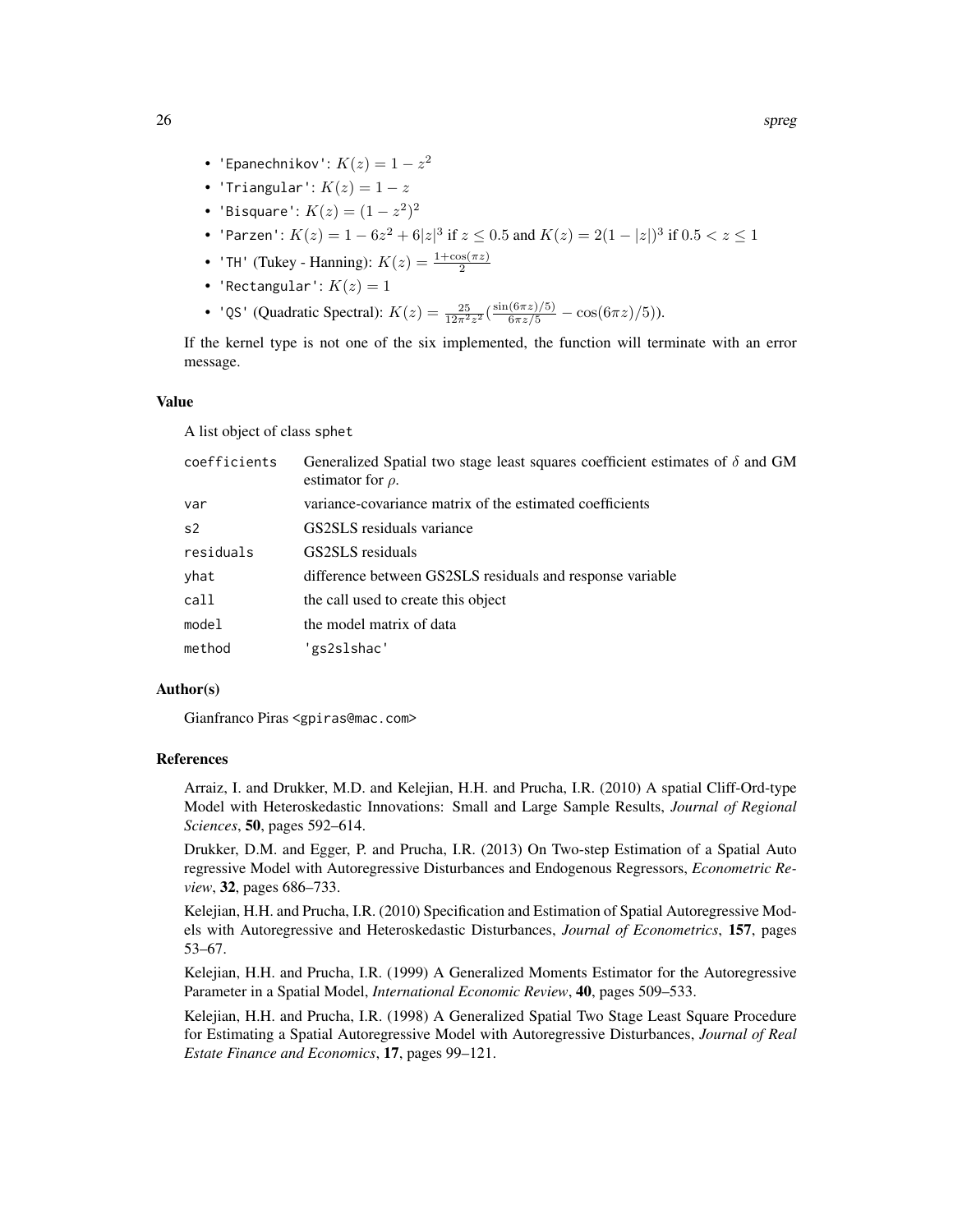#### <span id="page-26-0"></span>stslshac 27

Gianfranco Piras (2010). sphet: Spatial Models with Heteroskedastic Innovations in R. *Journal of Statistical Software*, 35(1), 1-21. doi: [10.18637/jss.v035.i01.](https://doi.org/10.18637/jss.v035.i01)

Roger Bivand, Gianfranco Piras (2015). Comparing Implementations of Estimation Methods for Spatial Econometrics. *Journal of Statistical Software*, 63(18), 1-36. doi: [10.18637/jss.v063.i18.](https://doi.org/10.18637/jss.v063.i18)

#### See Also

[stslshac](#page-26-1)

#### Examples

```
data(columbus, package="spdep")
listw <- spdep::nb2listw(col.gal.nb)
res <- spreg(CRIME ~ HOVAL + INC, data = columbus , listw = listw,
            het = TRUE, verbose = FALSE, model = "sarar")
summary(res)
Effects \le impacts(res, listw = listw, R = 1000)
```
<span id="page-26-1"></span>stslshac *Spatial two stages least square with HAC standard errors*

#### Description

Non-parametric heteroskedasticity and autocorrelation consistent (HAC) estimator of the variancecovariance (VC) for a vector of sample moments within a spatial context. The disturbance vector is generated as follows:

 $u = R\epsilon$ 

where  $R$  is a non-stochastic matrix.

#### Usage

```
stslshac(formula, data = list(), listw,
            na.action = na.fail, zero.policy = NULL, HAC = TRUE,
             distance = NULL, type = "Epanechnikov",
            bandwidth = "variable", W2X = TRUE)
```

| formula     | a description of the model to be fit                                                                        |
|-------------|-------------------------------------------------------------------------------------------------------------|
| data        | an object of class data frame. An optional data frame containing the variables in<br>the model.             |
| listw       | an object of class listw created for example by nb2listw                                                    |
| na.action   | a function which indicates what should happen when the data contains missing<br>values. See lm for details. |
| zero.policy | See lagsarlm for details                                                                                    |
| HAC.        | if FALSE traditional standard errors are provided.                                                          |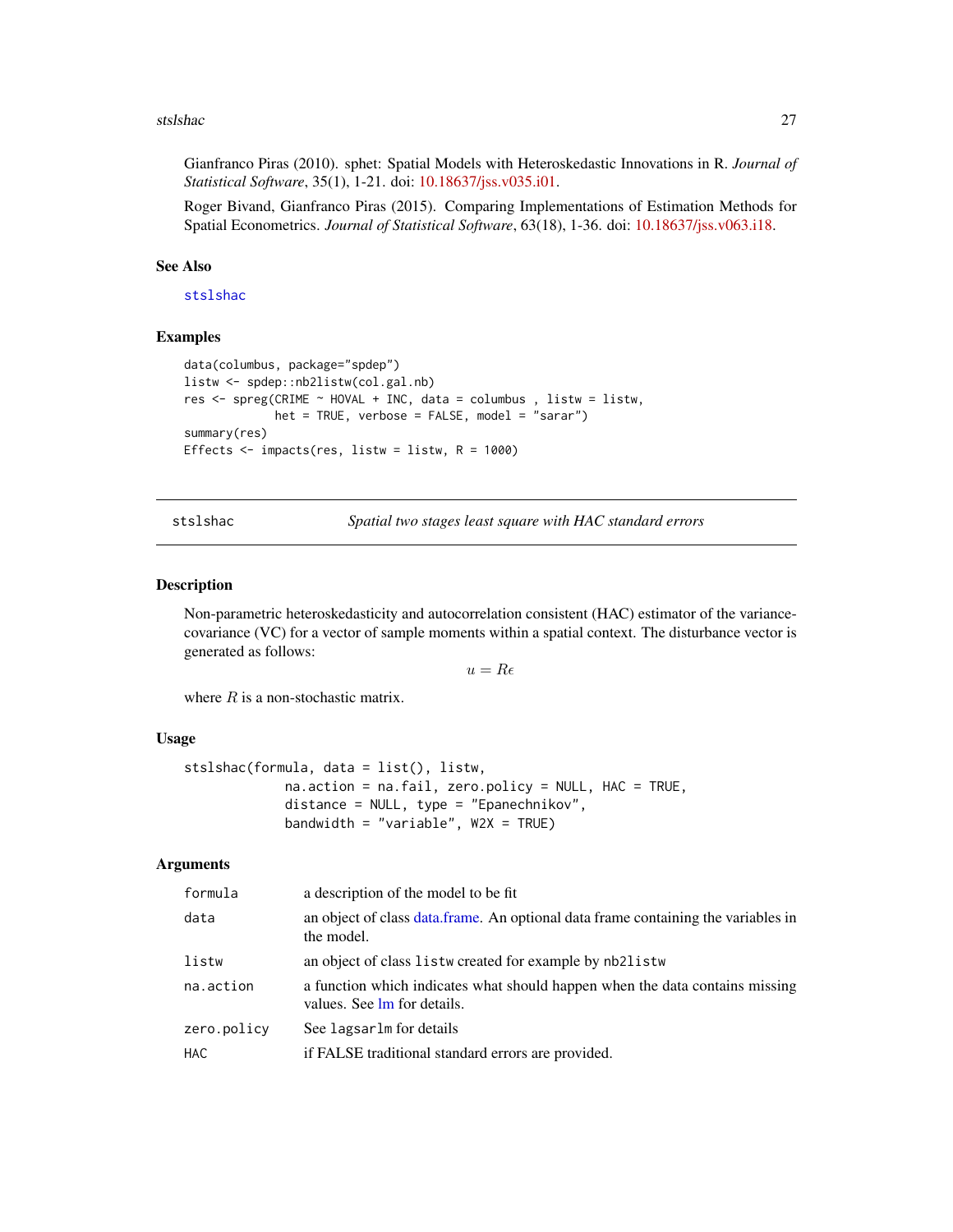<span id="page-27-0"></span>

| distance         | an object of class distance created for example by read.gwt2dist The object<br>contains the specification of the distance measure to be employed in the estima-<br>tion of the VC matrix. See Details. |
|------------------|--------------------------------------------------------------------------------------------------------------------------------------------------------------------------------------------------------|
| type             | One of c("Epanechnikov", "Triangular", "Bisquare", "Parzen", "QS", "TH").<br>The type of Kernel to be used. See Details.                                                                               |
| bandwidth        | "variable" (default) - or numeric when a fixed bandwidth is specified by the user.                                                                                                                     |
| W <sub>2</sub> X | default TRUE. if FALSE only WX are used as instruments in the spatial two<br>stage least squares.                                                                                                      |

# Details

The default sets the bandwith for each observation to the maximum distance for that observation (i.e. the max of each element of the list of distances).

Six different kernel functions are implemented:

- 'Epanechnikov':  $K(z)=1-z^2$
- 'Rectangular':  $K(z) = 1$
- 'Triangular':  $K(z) = 1 z$
- 'Bisquare':  $K(z) = (1 z^2)^2$
- 'Parzen':  $K(z) = 1 6z^2 + 6|z|^3$  if  $z \le 0.5$  and  $K(z) = 2(1 |z|)^3$  if  $0.5 < z \le 1$
- 'TH' (Tukey Hanning):  $K(z) = \frac{1+\cos(\pi z)}{2}$
- 'QS' (Quadratic Spectral):  $K(z) = \frac{25}{12\pi^2 z^2} \left( \frac{\sin(6\pi z)/5)}{6\pi z/5} \cos(6\pi z)/5 \right)$ ).

If the kernel type is not one of the six implemented, the function will terminate with an error message. The spatial two stage least square estimator is based on the matrix of instruments  $H =$  $[X,WX, W^2X^2].$ 

#### Value

A list object of class sphet

| coefficients   | Spatial two stage least squares coefficient estimates    |
|----------------|----------------------------------------------------------|
| vcmat          | variance-covariance matrix of the estimated coefficients |
| s <sub>2</sub> | S2sls residulas variance                                 |
| residuals      | S2sls residuals                                          |
| yhat           | difference between residuals and response variable       |
| call           | the call used to create this object                      |
| model          | the model matrix of data                                 |
| type           | the kernel employed in the estimation                    |
| bandwidth      | the type of bandwidth                                    |
| method         | 's2slshac'                                               |

### Author(s)

Gianfranco Piras <gpiras@mac.com>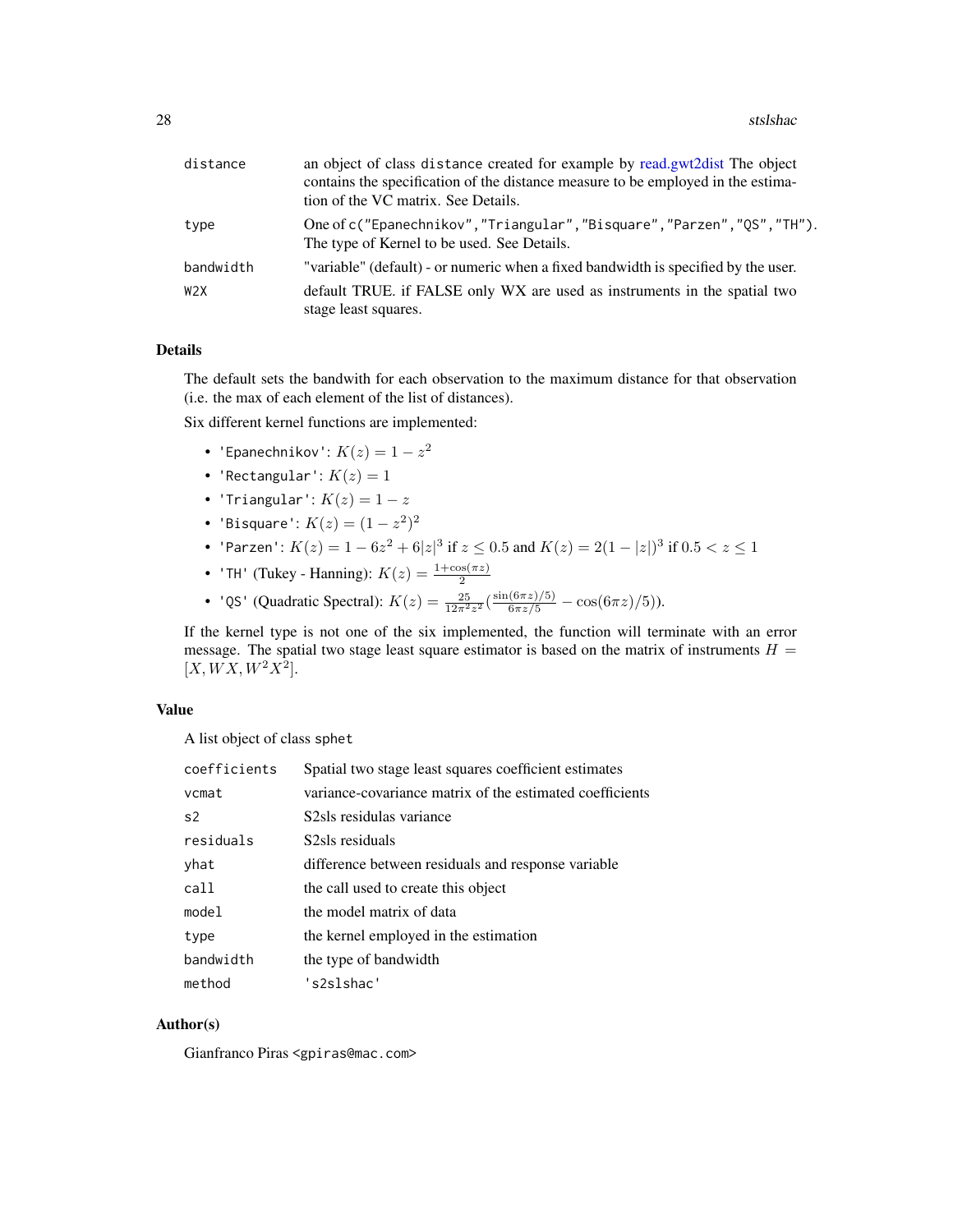# <span id="page-28-0"></span>summary.sphet 29

#### References

Kelejian, H.H. and Prucha, I.R. (2007) HAC estimation in a spatial framework, *Journal of Econometrics*, 140, pages 131–154.

Kelejian, H.H. and Prucha, I.R. (1999) A Generalized Moments Estimator for the Autoregressive Parameter in a Spatial Model, *International Economic Review*, 40, pages 509–533.

Kelejian, H.H. and Prucha, I.R. (1998) A Generalized Spatial Two Stage Least Square Procedure for Estimating a Spatial Autoregressive Model with Autoregressive Disturbances, *Journal of Real Estate Finance and Economics*, 17, pages 99–121.

#### See Also

[gstslshet](#page-5-1), [distance](#page-3-1), [distance](#page-3-1)

#### Examples

```
library(spdep)
data(columbus)
listw <- nb2listw(col.gal.nb)
data(coldis)
res <- stslshac(CRIME ~ HOVAL + INC, data = columbus, listw = listw,
distance = coldis, type = 'Triangular')
summary(res)
```
summary.sphet *print method for class sphet*

# Description

Method used to print objects of class 'summary.sphet' and 'sphet'

# Usage

```
## S3 method for class 'sphet'
summary(object, width=getOption("width"), digits=getOption("digits"),obsinfo=FALSE,...)
```
#### Arguments

| object                  | an object of class 'sphet'                                                 |
|-------------------------|----------------------------------------------------------------------------|
| width                   | controls the maximum number of columns on a line used in printing          |
| digits                  | minimal number of significant digits, see print. default                   |
| obsinfo                 | for objects of class distance: if TRUE prints observation-wise information |
| $\cdot$ $\cdot$ $\cdot$ | additional arguments to be passed                                          |

#### Details

The summary function summary.sphet returns an objects of class 'sphet' organized in a coefficient matrix.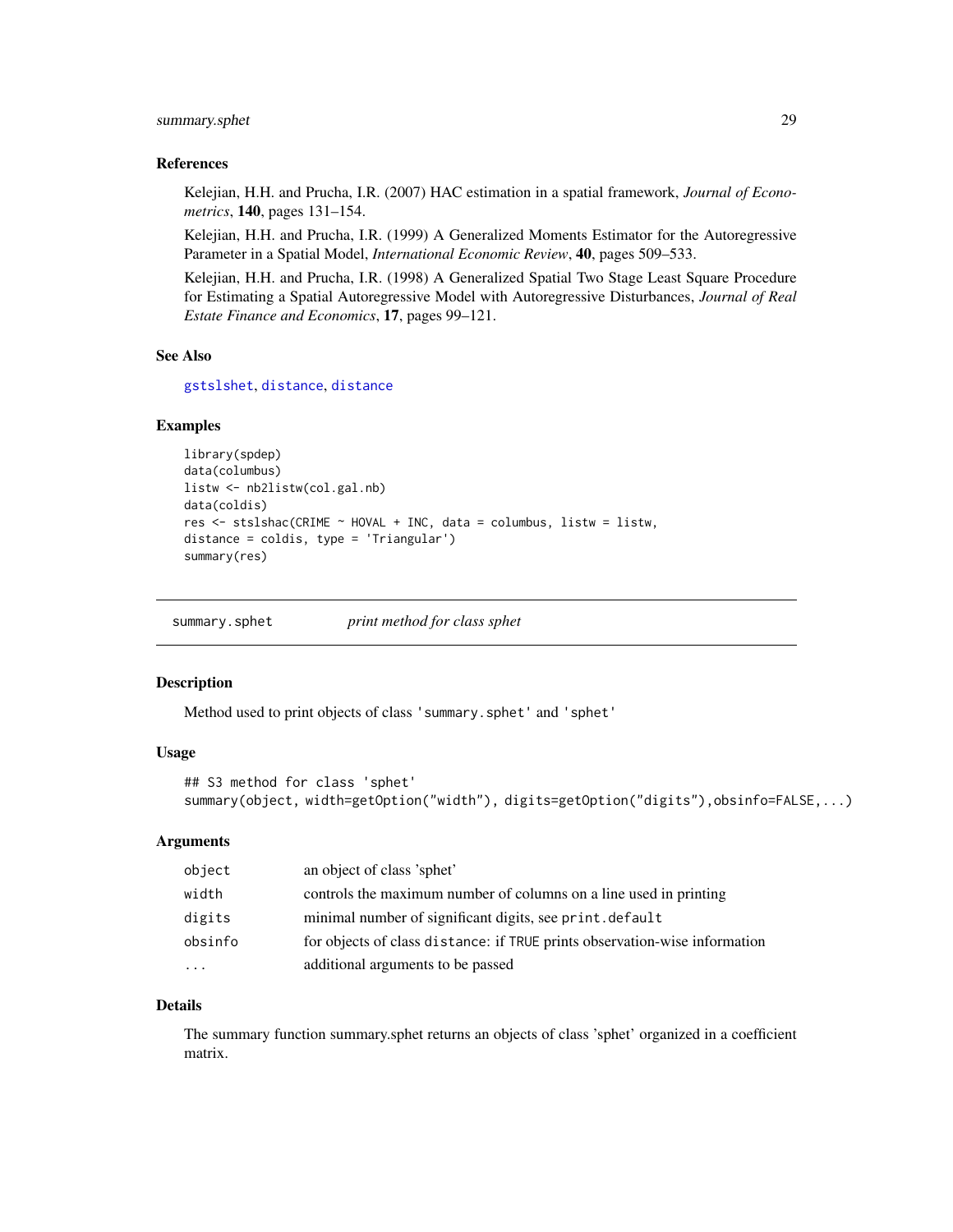#### <span id="page-29-0"></span>30 utilities

# Author(s)

Gianfranco Piras<gpiras@mac.com>

#### See Also

[gstslshet](#page-5-1), [stslshac](#page-26-1)

# Examples

```
library(spdep)
data(columbus)
listw <- nb2listw(col.gal.nb)
res <- spreg(CRIME~HOVAL + INC, data=columbus, listw=listw, model ="sarar")
summary(res)
```
utilities *Functions used by gstslshet.*

# Description

- arg and arg1 are the objective functions of the non-linear estimators in the GMM procedure.
- Omega and Omegabis generates the variance-covariance matrices of the Original and Transformed models (See Arraiz et al., 2007 for details.)
- Ggfastfast calculates G and g.
- All other functions perform calculations to estimates various objects defined in Appendix B2 and B3 in Arraiz et al., 2007.

# Author(s)

Gianfranco Piras <gpiras@mac.com>